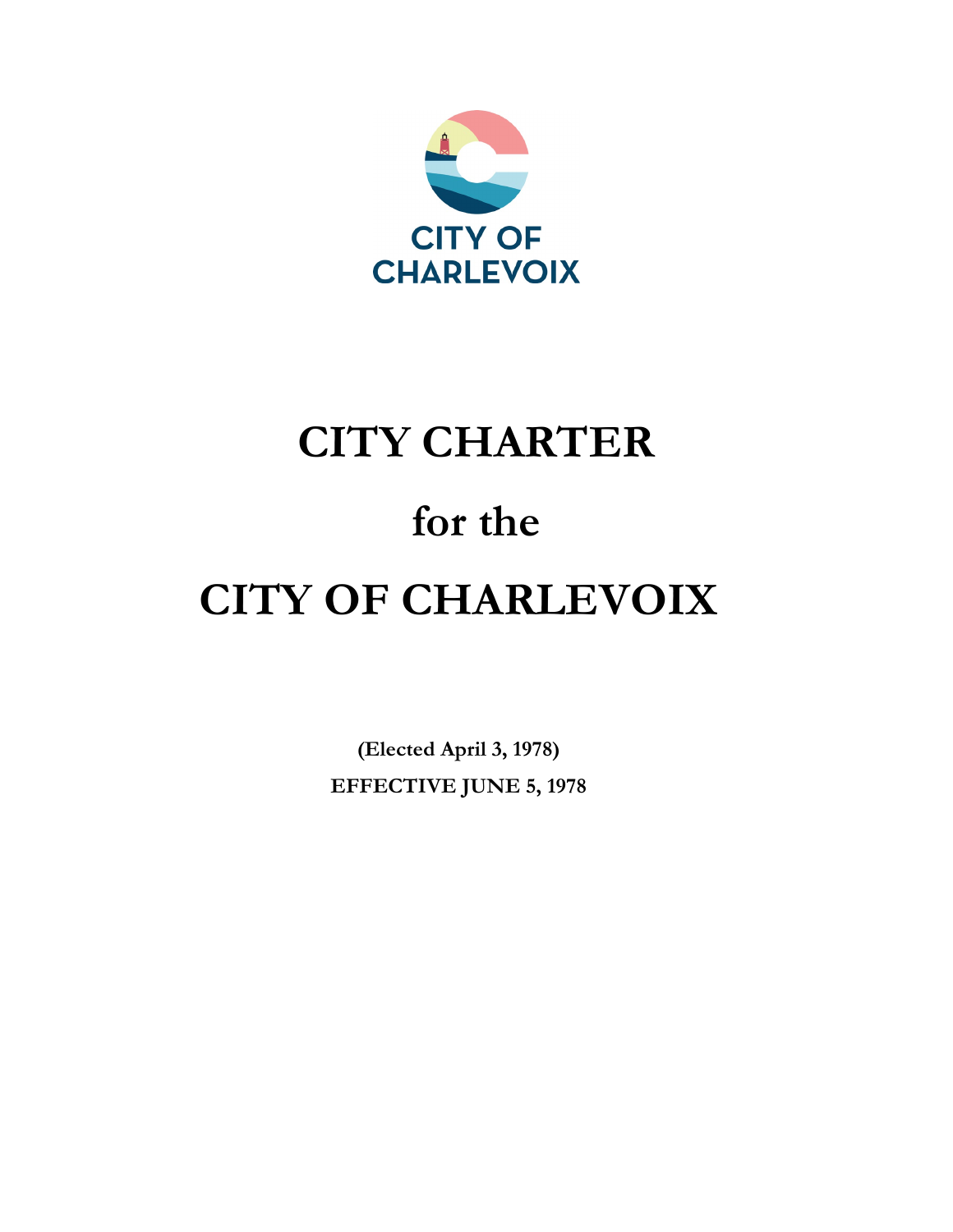# **C I T Y C H A R T E R**

# **for**

# **T H E C I T Y O F C H A R L E V O I X**

(Elected April 3, 1978) EFFECTIVE JUNE 5, 1978

QUO-NOJ-WON AN-DAH-NOO-KEE-ING BAA-KAD-BEH-NOT-ZEE-ING. KEEN-NAH-WEH-SAH AN-DAH-NOO-KEE-ING SHANG-GWOK-O-ZEE-BEENG BOK-SAN-DAH-NEH-CHEE-ISH-PAN-DAH-MONG O-GEH-MA-WIN. (OTTAWA)

Nature achieves beauty through order. The Citizens of Charlevoix desire to insure beauty in their lives through the good order of their government.

> Submitted by The Charter Commission City of Charlevoix, Michigan Elected April 7, 1975

AMENDED November 4, 1980 November 3, 1981 December 6, 1982 November 5, 1991 April 6, 1992 February 18, 2004 November 7, 2006 July 18, 2011 August 5, 2014 November 7, 2017 November 3, 2020 November 2, 2021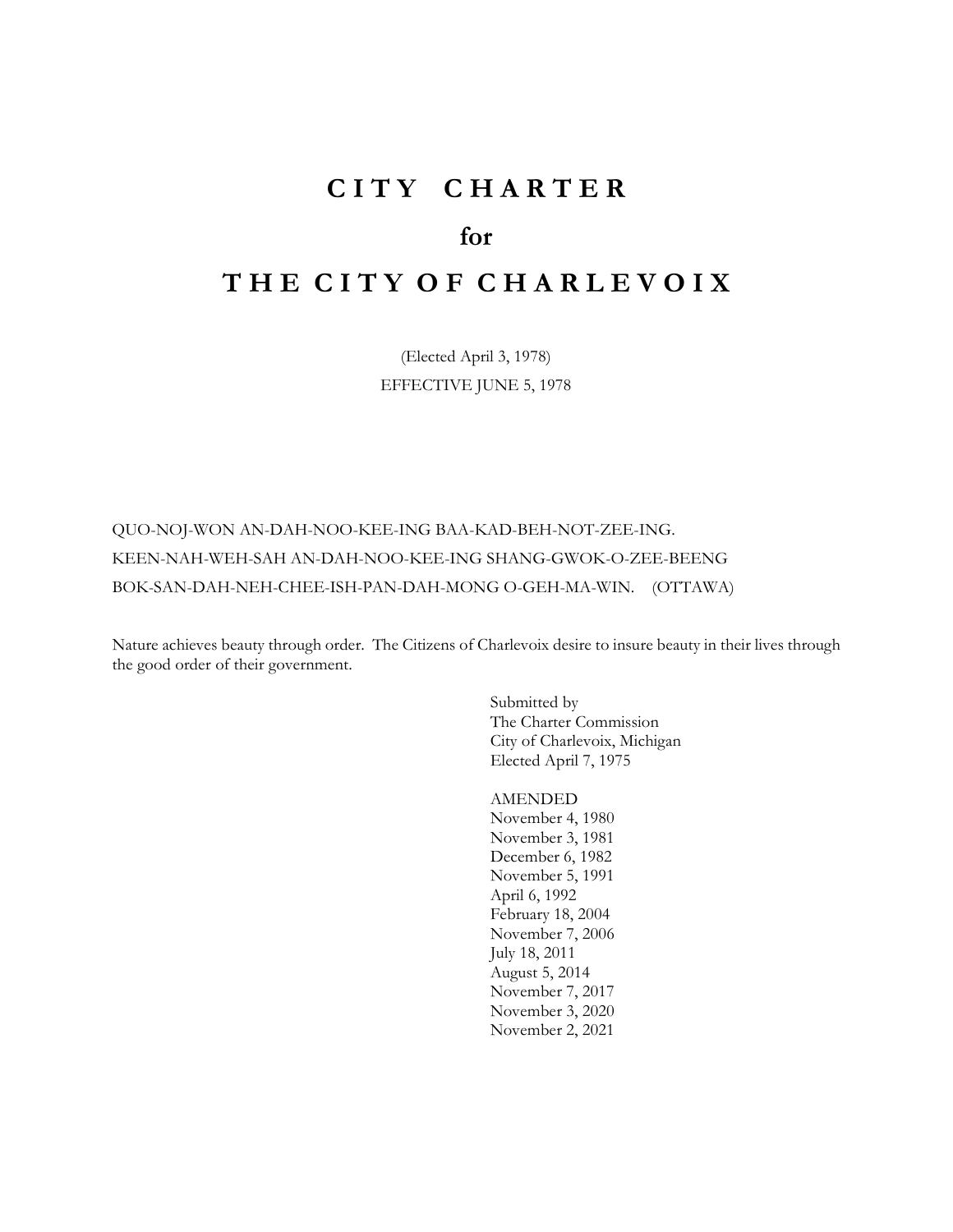#### **ARTICLE I** ESTABLISHMENT OF CITY GOVERNMENT

| Section |  |
|---------|--|
|         |  |
|         |  |
|         |  |
|         |  |
|         |  |
|         |  |

#### **ARTICLE II** FORM OF GOVERNMENT

| 2.1  |  |
|------|--|
|      |  |
| 2.2  |  |
| 2.3  |  |
| 2.4  |  |
| 2.5  |  |
| 2.6  |  |
| 2.7  |  |
| 2.8  |  |
| 2.9  |  |
| 2.10 |  |
| 2.11 |  |
| 2.12 |  |
| 2.13 |  |
| 2.14 |  |
| 2.15 |  |
| 2.16 |  |
| 2.17 |  |
| 2.18 |  |

#### **ARTICLE III ADMINISTRATION**

| 3.1  |  |
|------|--|
| 3.2  |  |
| 3.3  |  |
| 3.4  |  |
| 3.5  |  |
| 3.6  |  |
| 3.7  |  |
| 3.8  |  |
| 3.9  |  |
| 3.10 |  |
| 3.11 |  |
| 3.12 |  |
| 3.13 |  |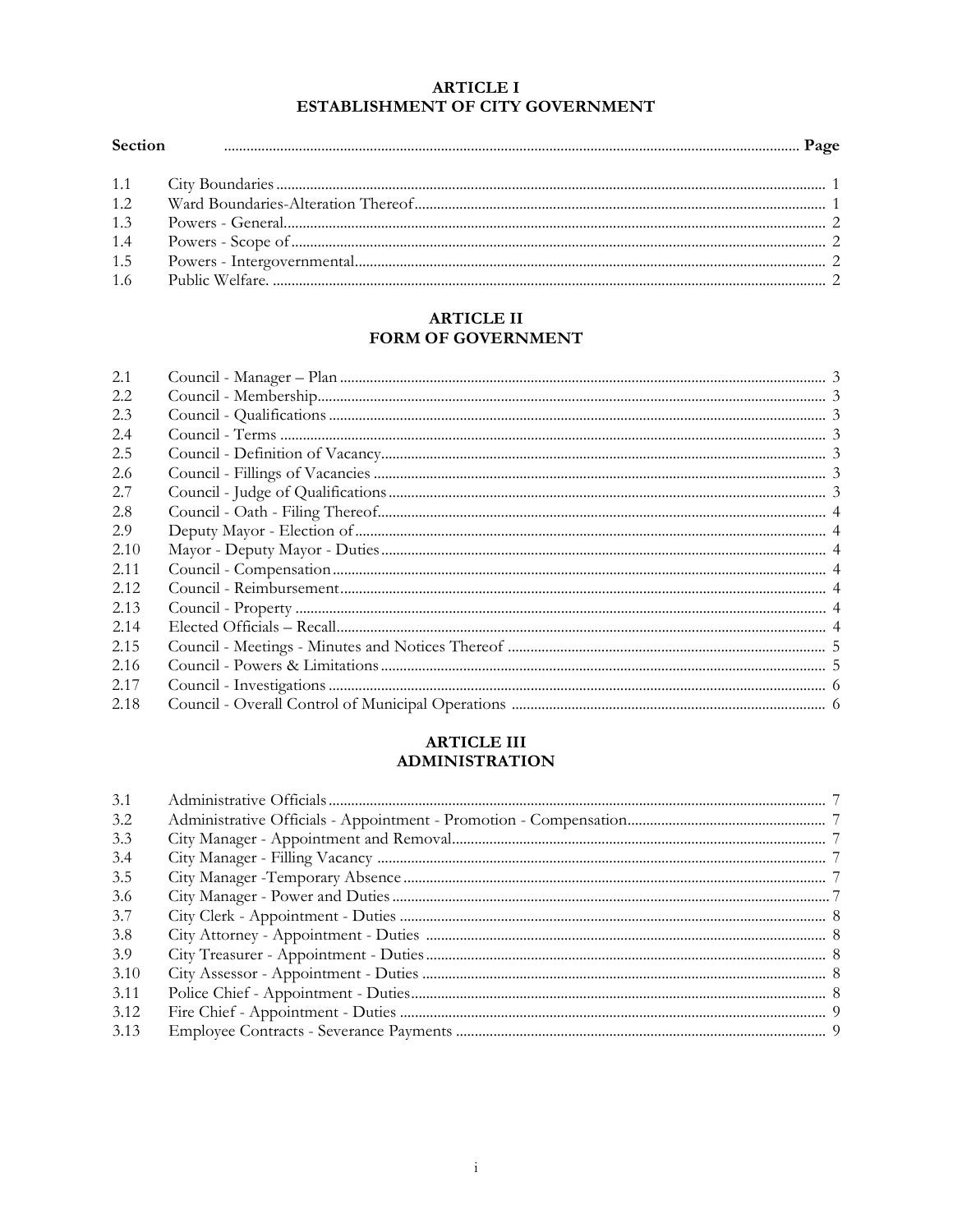#### **ARTICLE IV** REGISTRATION, NOMINATIONS AND ELECTIONS

| 4.2  |  |
|------|--|
| 4.3  |  |
| 4.4  |  |
| 4.5  |  |
| 4.6  |  |
| 4.7  |  |
| 4.8  |  |
| 4.9  |  |
| 4.10 |  |

#### **ARTICLE V** ORDINANCES AND RESOLUTIONS

| 5.3 |  |
|-----|--|
| 5.4 |  |
|     |  |
| 5.6 |  |
|     |  |

#### **ARTICLE VI INITIATIVE AND REFERENDUM**

| 6.4 |  |
|-----|--|
|     |  |
|     |  |
|     |  |

#### **ARTICLE VII GENERAL FINANCES**

| 7.1  |  |
|------|--|
| 7.2  |  |
| 7.3  |  |
| 7.4  |  |
| 7.5  |  |
| 7.6  |  |
| 7.7  |  |
| 7.8  |  |
| 7.9  |  |
| 7.10 |  |
| 7.11 |  |
| 7.12 |  |
| 7.13 |  |
| 7.14 |  |
| 7.15 |  |
| 7.16 |  |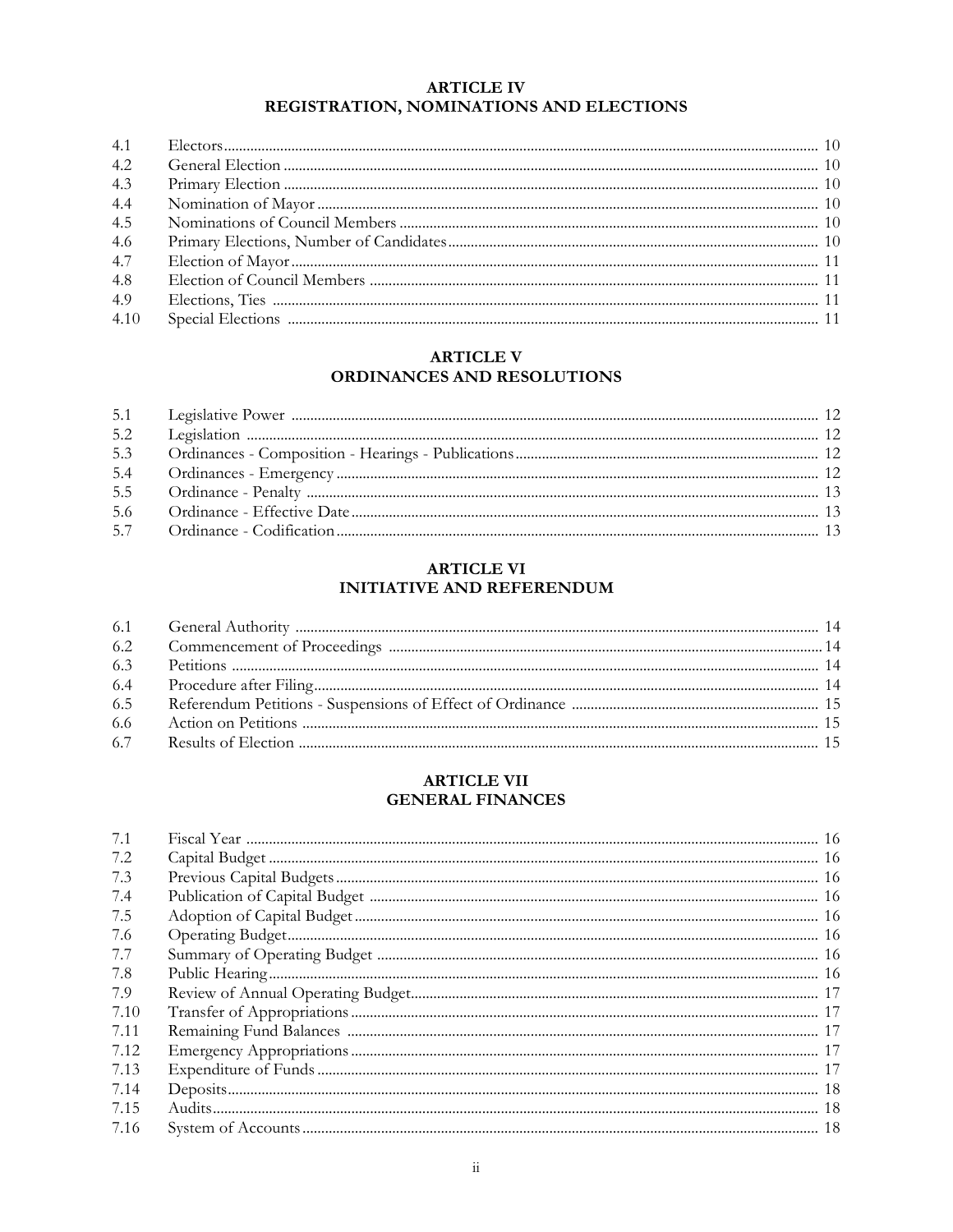#### **ARTICLE VIII TAXATION**

| 8.1  |  |
|------|--|
| 8.2  |  |
| 8.3  |  |
| 8.4  |  |
| 8.5  |  |
| 8.6  |  |
| 8.7  |  |
| 8.8  |  |
| 8.9  |  |
| 8.10 |  |
| 8.11 |  |
| 8.12 |  |
| 8.13 |  |
| 8.14 |  |
| 8.15 |  |
| 8.16 |  |
| 8.17 |  |
| 8.18 |  |
| 8.19 |  |
| 8.20 |  |
| 8.21 |  |
| 8.22 |  |
| 8.23 |  |
|      |  |

#### **ARTICLE IX** SPECIAL ASSESSMENT

#### **ARTICLE X BORROWING POWER**

#### **ARTICLE XI FRANCHISES**

| 11.1<br>$\cdots$ Pranchises - Granting $\cdots$<br>_______ | the control of the control of |
|------------------------------------------------------------|-------------------------------|
|------------------------------------------------------------|-------------------------------|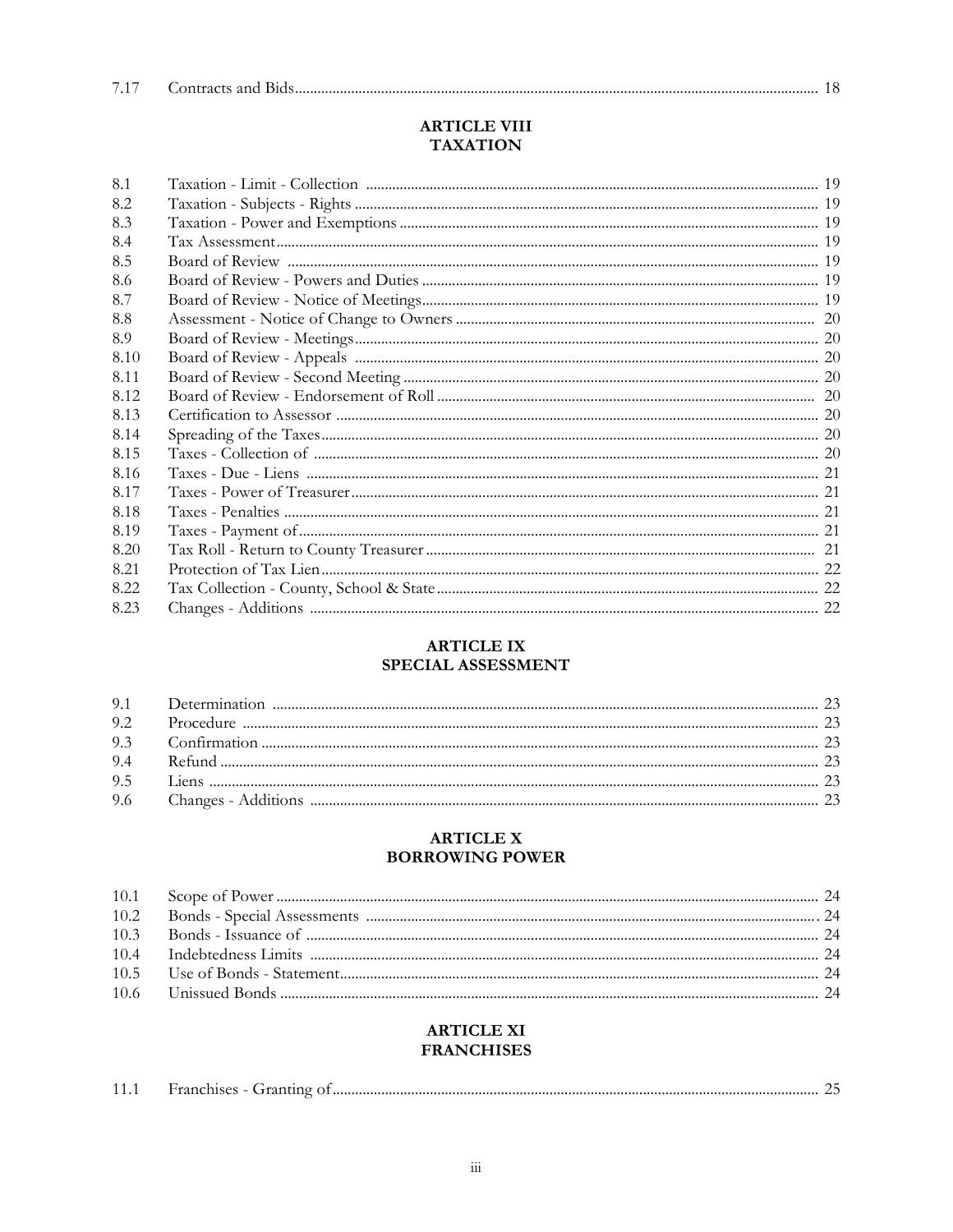#### **ARTICLE XII** UTILITY FRANCHISES AND MUNICIPAL OWNERSHIP

| 12.2 |  |
|------|--|
| 12.3 |  |
| 12.4 |  |
| 12.5 |  |
|      |  |
| 12.7 |  |
| 12.8 |  |
| 12.9 |  |

## **ARTICLE XIII** PLANNING AND ZONING

#### **ARTICLE XIV TRANSITION**

| 14.1  |  |
|-------|--|
| 14.2  |  |
| 14.3  |  |
| 14.4  |  |
| 14.5  |  |
| 14.6  |  |
| 14.7  |  |
| 14.8  |  |
| 14.9  |  |
| 14.10 |  |
|       |  |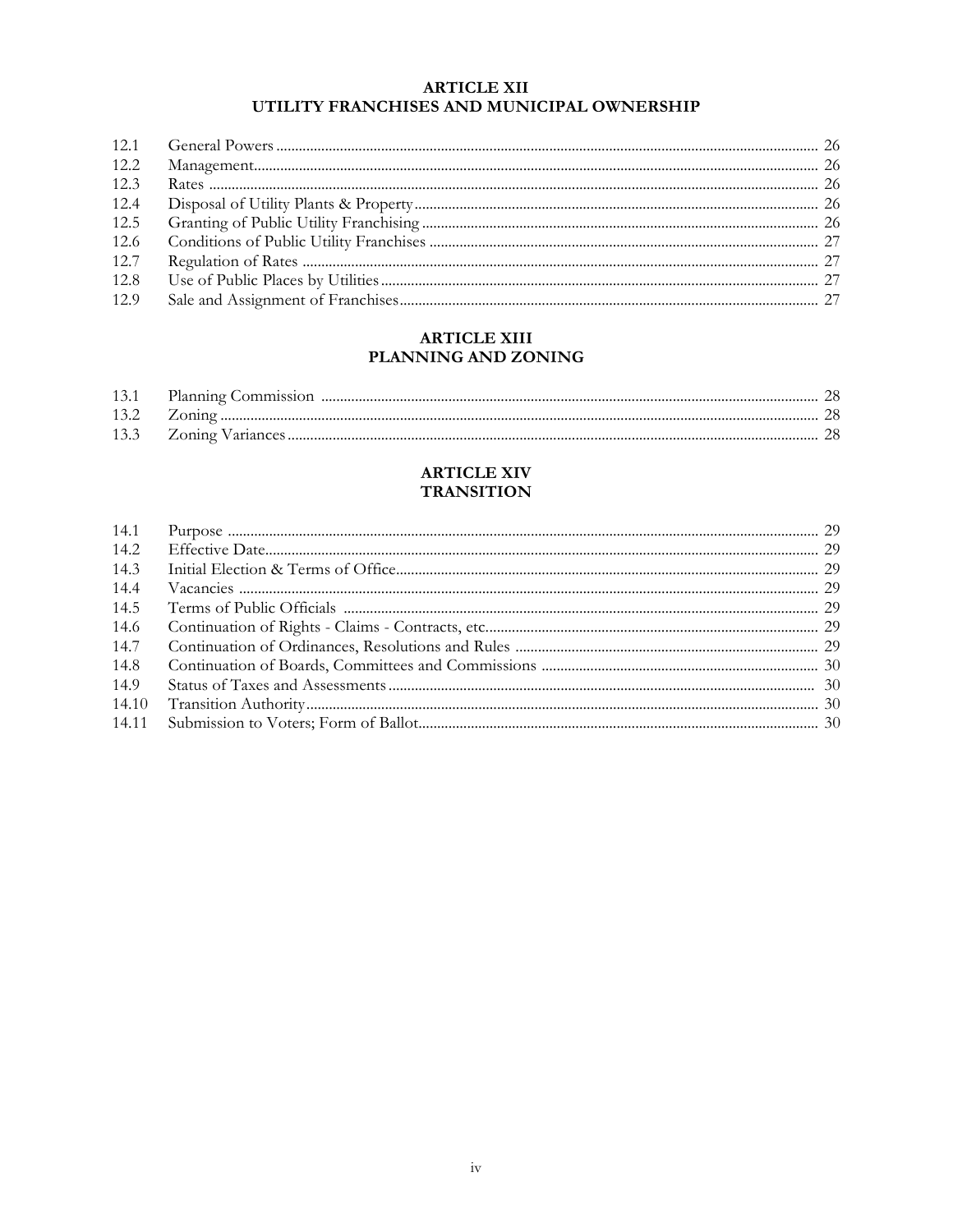#### **ARTICLE I ESTABLISHMENT OF CITY GOVERNMENT**

#### **Section 1.1 CITY BOUNDARIES**

The municipal corporation heretofore established and now existing and known as "The City of Charlevoix", shall continue as a municipal corporation under the same name, and the boundaries of the City existing when this Charter takes effect shall continue in force until changed in accordance with law.

#### **Section 1.2 WARD BOUNDARIES - ALTERATION THEREOF**

The City of Charlevoix, Charlevoix County, Michigan, shall be divided into three (3) wards, with their several boundaries described as follows:

(1) First Ward: All that territory embraced within the corporate limits of the City of Charlevoix lying Northerly and Easterly of the following described line:

BEGINNING*at the North extension of the centerline of Grant Street at the shore of Lake Michigan (on the North side of Pine River Channel); thence Southerly along the extended centerline of Grant Street to the centerline of Park Avenue; thence Southwesterly along the centerline of Park Avenue to the centerline of Sherman Street; thence South along the centerline of Sherman Street to the centerline of Hurlbut Avenue; thence East along the centerline of Hurlbut Avenue to the centerline of Bridge Street; thence North along the centerline of Bridge Street to the centerline of Mason Street; thence East along the Easterly extension of Mason Street to the shore of Round Lake; thence Northeasterly to a point in the middle of Round Lake at the intersection of the Southerly extension of Nettleton Street with the Easterly extension of Clinton Street; thence Southeasterly to the centerline of the Upper Pine River Channel (Southerly of Park Island) with Round Lake; thence Southeasterly along said centerline of said Upper Channel to Lake Charlevoix being the Point of Ending.*

(2) Second Ward: All that territory embraced within the corporate limits of the City of Charlevoix contained within the following described boundary:

*Commencing at the North extension of the centerline of Grant Street at the shore of Lake Michigan (on the North side of Pine River Channel); thence Southerly along the extended centerline of Grant Street to the centerline of Park Avenue; thence*  Southwesterly along the centerline of Park Avenue to the centerline of Sherman Street, being the **POINT OF** BEGINNING*of this description; thence South along the centerline of Sherman Street to the centerline of Hurlbut Avenue; thence East along the centerline of Hurlbut Avenue to the centerline of Bridge Street; thence South along the centerline of Bridge Street to the centerline of St. Mary's Drive; thence West along the centerline of St. Mary's Drive to the centerline of State Street; thence South along the centerline of State Street to the centerline of Carpenter Avenue; thence West along the centerline of Carpenter Avenue to the West corporate limits of the City of Charlevoix; thence North along said corporate limits to the centerline of Park Avenue; thence Northeasterly along the centerline of Park Avenue to the Point of Beginning.*

(3) Third Ward: All that territory embraced within the corporate limits of the City of Charlevoix lying Southerly and Easterly of the following described line:

BEGINNING*at Sheridan Street at the corporate limit; thence East along the centerline of Carpenter Street to the centerline of State Street; thence North along the centerline of State Street to the centerline of St. Mary's Drive; thence East along the centerline of St. Mary's Drive to the centerline of Bridge Street; thence North along the centerline of Bridge Street to the centerline of Mason Street; thence East along the Easterly extension of Mason Street to the shore of Round Lake; thence Northeasterly to a point in the middle of Round Lake at the intersection of the Southerly extension of Nettleton Street with the Easterly extension of Clinton Street; thence Southeasterly to the centerline of the Upper Pine River Channel (Southerly of Park Island) with Round Lake; thence Southeasterly along said centerline of said Upper Channel to Lake Charlevoix being the Point of Ending.*

The City Council shall, by ordinance, when it deems necessary, or when required by law, alter the boundaries of the several wards of the City.

**ANNOTATION: Ward Boundaries revised by Ord. No. 420, December 6, 1982; Ord. No. 595, April 6, 1992; Ord. No. 672, February 18, 2002; Ord. No. 750, July 18, 2011.**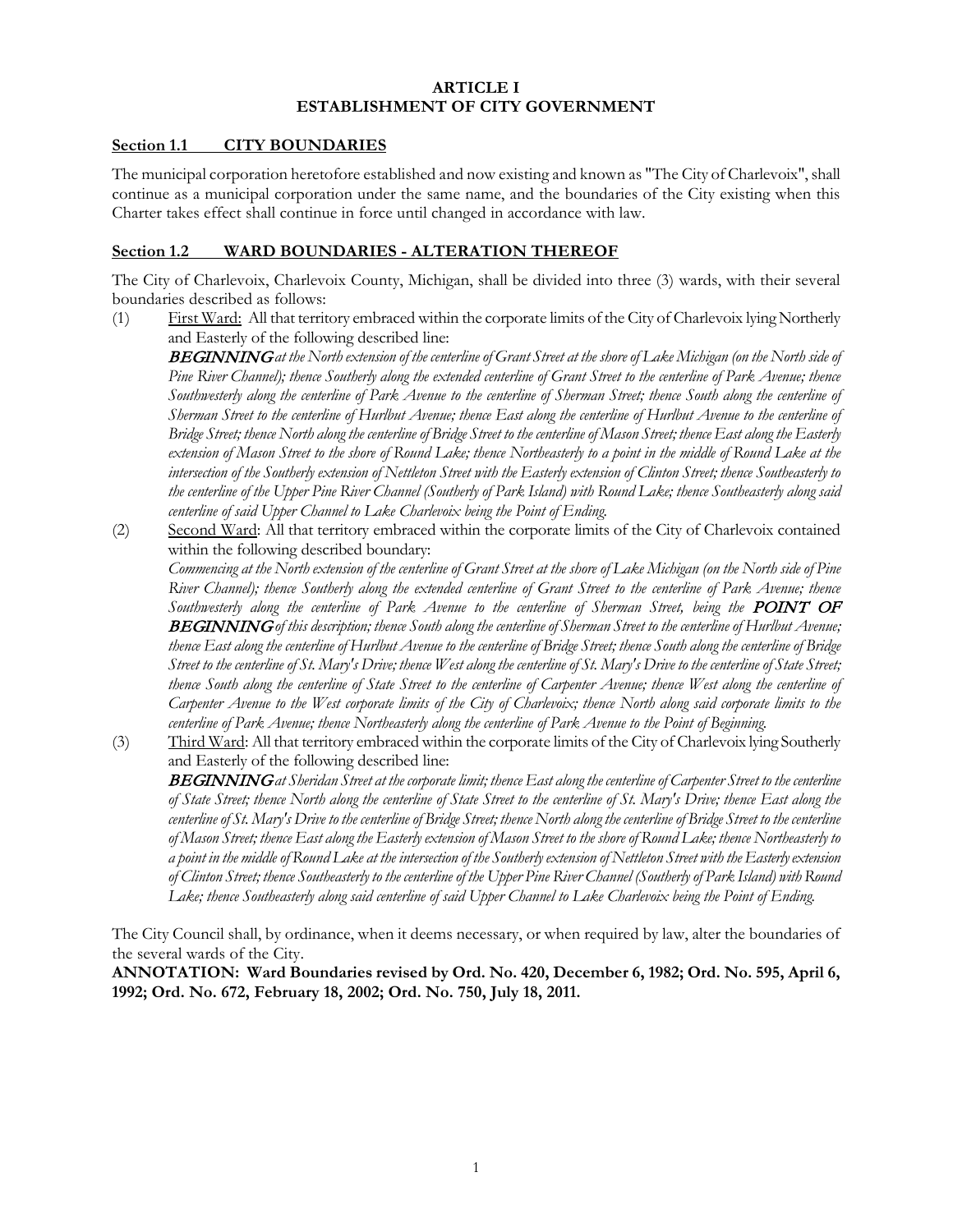#### **Section 1.3 POWERS - GENERAL**

The City has the comprehensive home rule power conferred upon it by the Michigan Constitution, subject only to the limitations on the exercise of that power contained in the Constitution and laws of this State or in this Charter. The City has all other powers which a City may possess under the Constitution and laws of this State.

#### **Section 1.4 POWERS - SCOPE OF**

The specific mention of particular powers in this Charter shall not be construed as limiting in any way the general powers of the City stated in this article.

#### **Section 1.5 POWERS - INTERGOVERNMENTAL**

The City may exercise any of its powers or perform any of its functions and may participate in the financing thereof, jointly or in cooperation, by contract or otherwise, with any one or more municipal corporations, states or civil divisions or agencies thereof, or with the United States or any agency thereof.

#### **Section 1.6 PUBLIC WELFARE**

The City, the City Council and the City Manager shall provide for the public peace and health, and for the safety of persons and property within the City.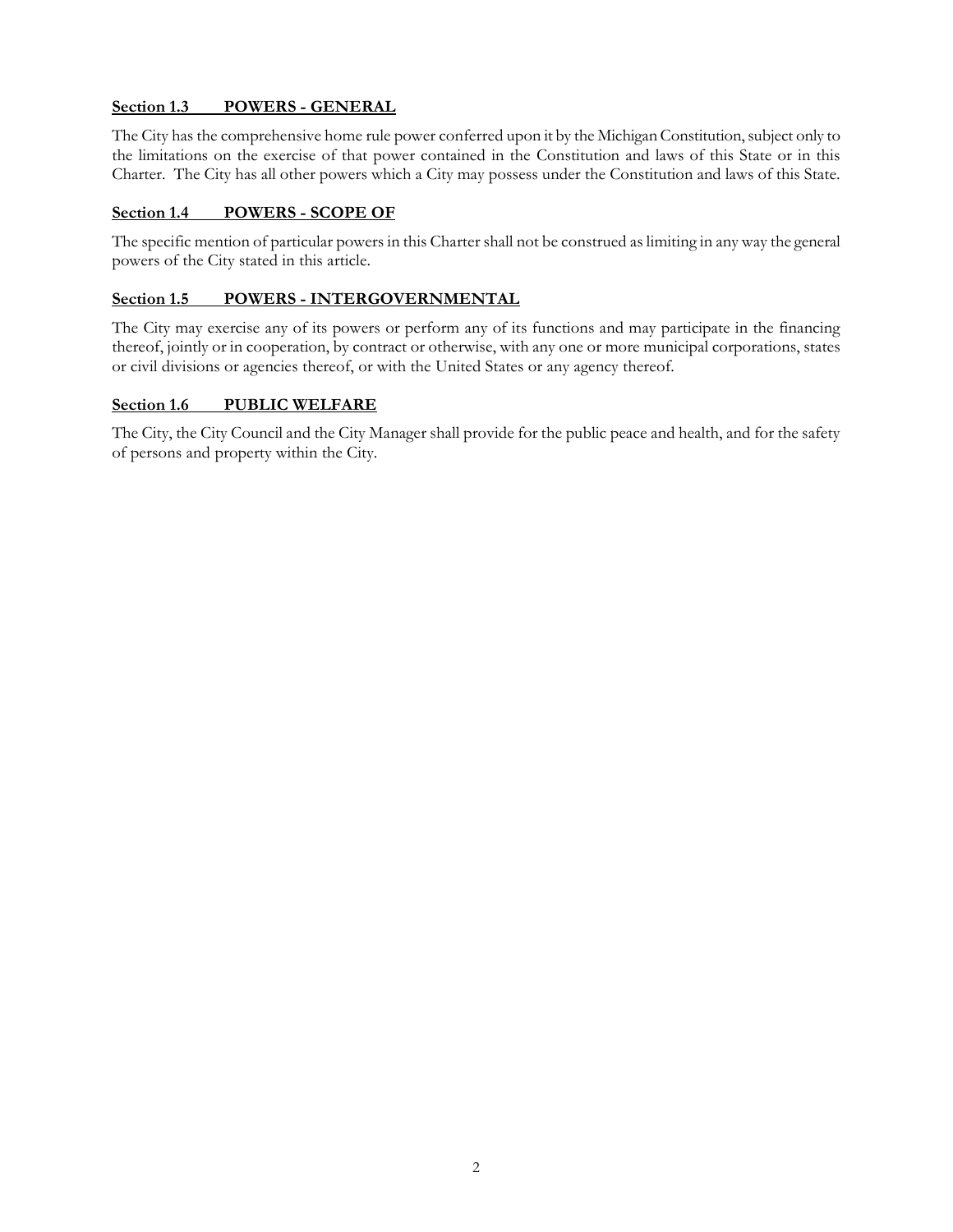#### **ARTICLE II FORM OF GOVERNMENT**

#### **Section 2.1 COUNCIL - MANAGER PLAN**

The form of government provided for in this Charter shall be that known as the "Council-Manager Plan". Except as otherwise provided by law or by this Charter, the Council shall have full authority to exercise all powers conferred upon the City.

#### **Section 2.2 COUNCIL - MEMBERSHIP**

The Council shall consist of six (6) members, two (2) elected from each of three (3) wards, on a non-partisan basis, by the electors of their respective wards.

#### **Section 2.3 COUNCIL - QUALIFICATIONS**

Members of the Council shall be registered electors of that ward in the City of Charlevoix from which they are nominated and elected.

#### **Section 2.4 COUNCIL - TERMS**

The Council members shall be elected for a term of two (2) years. The term of each Council member shall start on the first regular City Council meeting after their election, except as provided for in Article XIV, Section 14.3. **ANNOTATION: As amended by vote of electors November 5, 1991.**

#### **Section 2.5 COUNCIL - DEFINITION OF VACANCY**

The office of any Council member shall become vacant upon the occurrence of one or more of the following events:

- a. Any reason specified by law as creating a vacancy.
- b. The Council member's death.
- c. The Council member's resignation tendered to the Council at a regular meeting and accepted by the Council.
- d. The Council member's termination of residency in the ward from which elected, or lack at any time during the term for which elected of any qualification for the office as prescribed by this Charter or by law.
- e. The Council member's absence from five (5) consecutive regular meetings of the Council, or fifty percent (50%) of the regular meetings in any one (1) calendar year, unless the absences are excused and the reasons entered in the proceedings of the Council.
- f. The conviction of the Council member of any felony in any court of any State of the United States, or in any Federal court.

#### **Section 2.6 COUNCIL - FILLING OF VACANCIES**

When a vacancy occurs on the Council, the Council shall appoint another person from the ward in which the vacancy occurs to serve for the remainder of the vacant term. This appointment is to be completed within thirty (30) days of the time at which the vacancy occurs. In the event that three (3) or more vacancies exist simultaneously on the Council, the Clerk shall call a Special Election as authorized by law, and all vacancies shall be filled for the remaining portions of the vacant terms.

**ANNOTATION: As amended by vote of electors November 7, 2006.**

#### **Section 2.7 COUNCIL - JUDGE OF QUALIFICATIONS**

The Council shall be the judge of the continuing qualifications of its members, and of the grounds causing a vacancy in office. Decisions by the Council under this section shall be subject to review by a court of competent jurisdiction.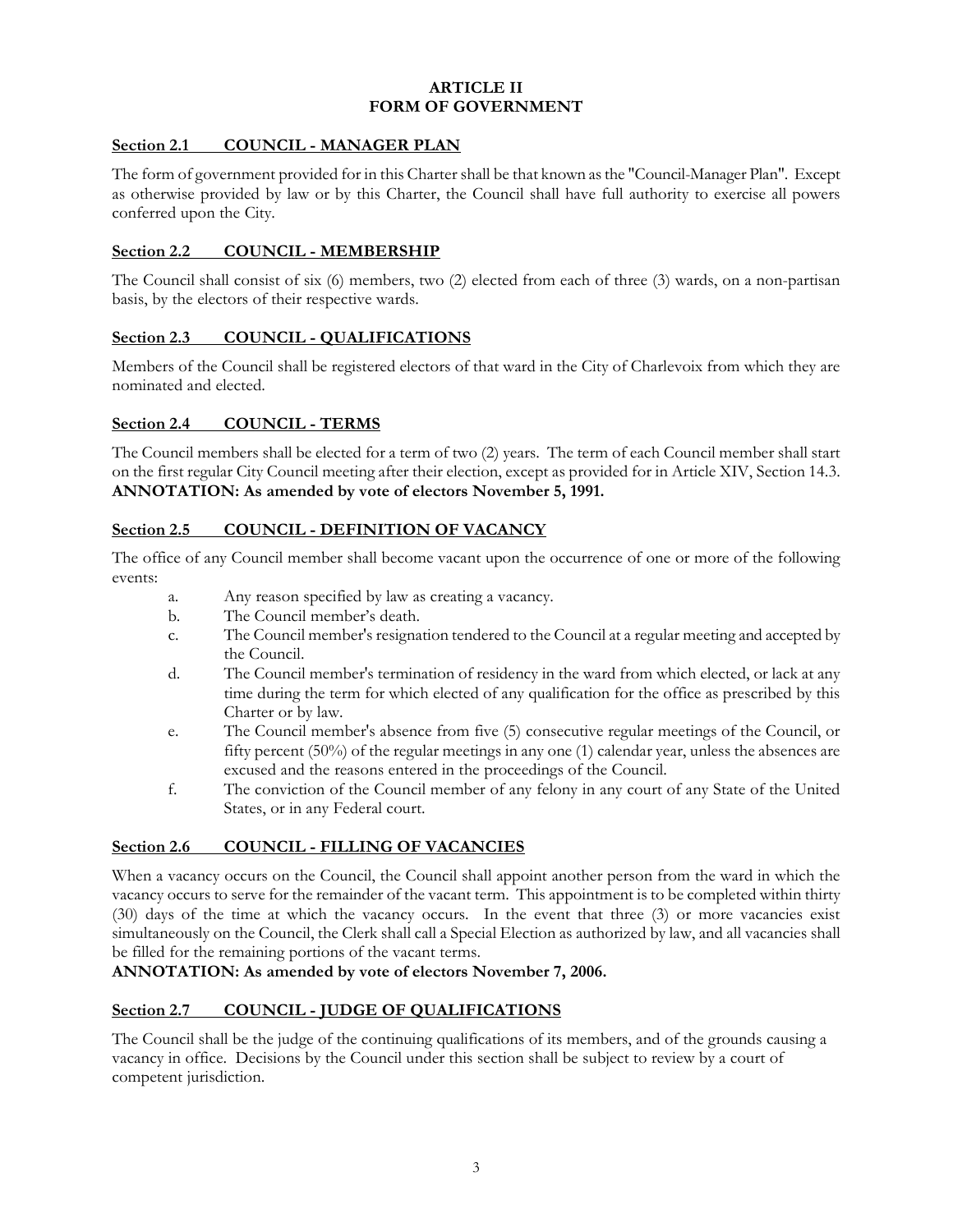#### **Section 2.8 COUNCIL - OATH - FILING THEREOF**

Every elected and appointed Council member, before commencing official duties, shall take and subscribe to the following oath:

*"I do solemnly swear (or affirm) that I will support the constitutions of the United States of America and the State of Michigan and the Charter of the City of Charlevoix, and that I will faithfully discharge the duties of this office on behalf of all the citizens of the City, to the best of my ability."*

The Council member shall file the oath, duly certified by the official before whom it was taken, in the office of the City Clerk.

#### **Section 2.9 DEPUTY MAYOR - ELECTION OF**

The Council shall elect one (1) of its members to serve as Deputy Mayor at the organizational meeting of the Council. The Deputy Mayor shall serve until the next organizational meeting of the Council or until a successor takes office. If a vacancy occurs in the position of Deputy Mayor, then the Council shall fill the vacancy at the first meeting after the vacancy occurs.

#### **ANNOTATION: As amended by vote of electors November 7, 2006.**

#### **Section 2.10 MAYOR - DEPUTY MAYOR - DUTIES**

The Mayor shall be the chief executive officer of the City. He shall be President of the Council for all purposes, including those purposes required by civil or military law, and shall have such other duties as prescribed by this Charter. The Mayor shall preside at all meetings of the Council but have no vote therein, except in the case of a tie vote of the Council, in which event the Mayor shall cast the deciding vote. The Mayor shall have no veto power. The Mayor shall authenticate by signature such instruments as the Council, this Charter, or the laws of the State or of the United States, may require. The Deputy Mayor shall act as Mayor during the absence or disability of the Mayor, or, if a vacancy occurs, shall become Mayor for the balance of the term. During the temporary absence or disability of the Mayor, the Deputy Mayor shall not be disqualified from voting as a member of the Council.

**ANNOTATION: As amended by vote of electors November 7, 2006.**

#### **Section 2.11 COUNCIL - COMPENSATION**

Each Council Member, the Mayor and the Deputy Mayor shall receive as payment for services a sum as determined by the local Compensation Commission, which shall be established in accordance with Public Act 1972, No. 8 as amended. Such compensation shall be payable bi-weekly or as otherwise determined by the local Compensation Commission, and except as otherwise provided in the Charter, shall constitute the only remuneration which may be paid for services performed by such officers for the discharging of official duties for or on behalf of the City during their term of office.

**ANNOTATION: As amended by vote of electors November 4, 1980 & August 5, 2014.**

#### **Section 2.12 COUNCIL - REIMBURSEMENT**

The City Council may reimburse a Council member, and/or the Mayor, for any reasonable expenses incurred on behalf of the City. Claims, supported by receipts, must be submitted to the Council.

#### **Section 2.13 COUNCIL - PROPERTY**

The Council members and other elected or appointed officials leaving office shall deliver to the Council within thirty (30) days all City property of every kind, name, and nature in their custody, which in any way pertains to their office.

#### **Section 2.14 ELECTED OFFICIALS - RECALL**

Any elected officer provided for in this Charter may be recalled by the voters of the City in the manner prescribed by law.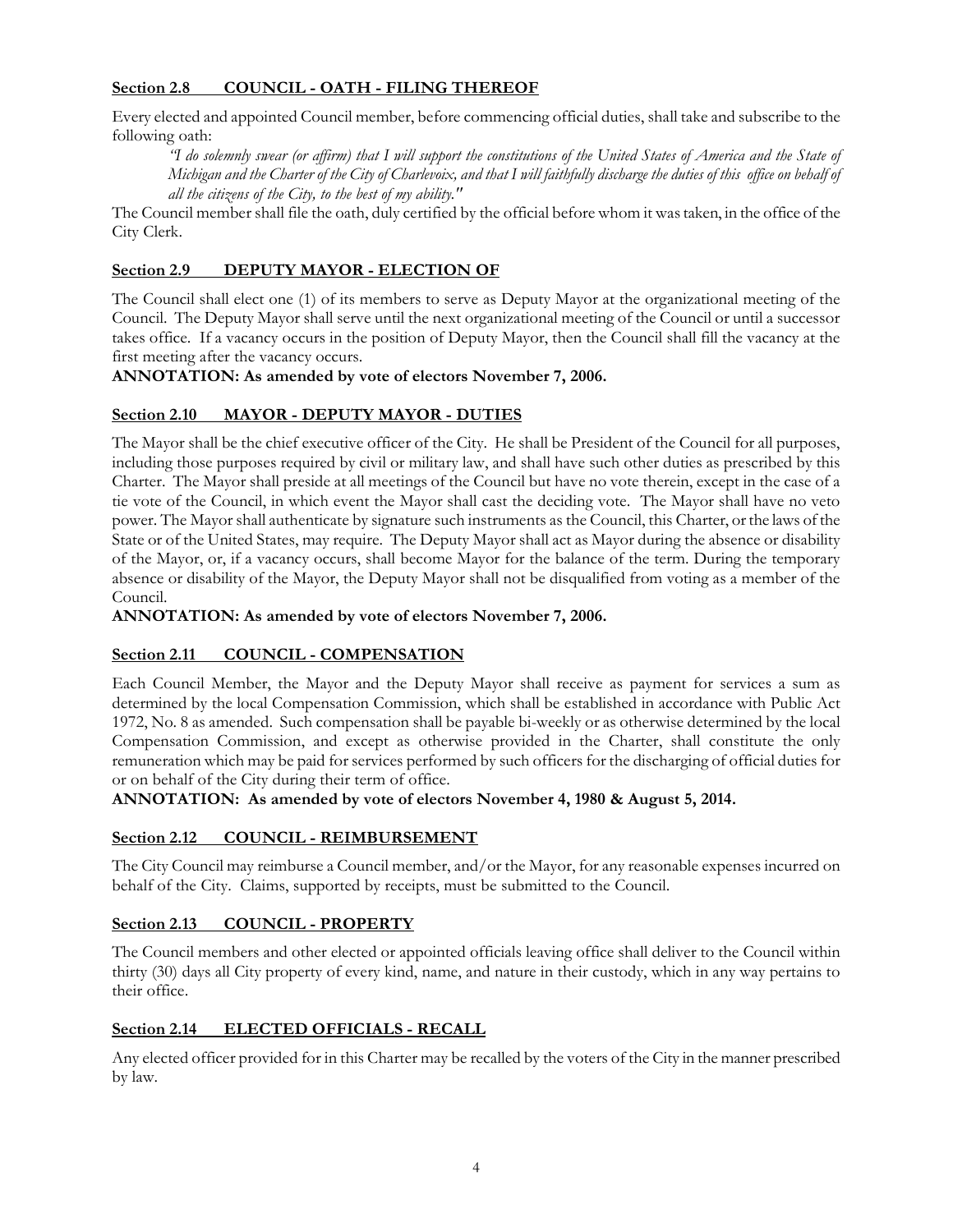#### **Section 2.15 COUNCIL - MEETINGS - MINUTES AND NOTICES THEREOF**

a. An organizational meeting of the Council shall be held at the first meeting of the Council after the November General Election. The meeting shall be held for the purpose of organization at the usual place for holding meetings of the legislative body of the City, at seven o'clock in the evening (7:00 p.m.), or the first day thereafter that is not a legal holiday, except as provided in Article XIV. At the organizational meeting, the Council may consider matters in addition to organizational matters.

#### **ANNOTATION: As amended by vote of electors November 7, 2006.**

b. The regular meetings of the Council shall be held at least twice each month. These meetings shall be held at the City Hall unless otherwise provided for by ordinance.

Special meetings of the Council may be called by the City Clerk upon a request of the Mayor, or Deputy Mayor, or any three (3) Council members. The City Clerk shall notify all Council members of any special meeting and the business to be transacted at that meeting. This notice shall be given to all Council members in writing at least twelve (12) hours before the time of the special meeting. Notice shall be served personally or delivered to the residence of the Council member. However, any special meeting of the Council at which all members of the Council are present or have, in writing, waived the notice requirement of this sub-section and at which a quorum of the Council is present, shall be a legal meeting, so long as the other provisions of this section regarding public notice have been properly completed.

The City Clerk shall post a notice of the times established for regular scheduled meetings of the Council in a conspicuous public area of the City Hall at such times so as to comply with the laws of the State, and in no event fewer than three (3) days prior to the first (1st) regular scheduled meeting of the Council. The City Clerk also shall post a notice of all special meetings and their purposes in a conspicuous public area of the City Hall at such times so as to comply with the laws of the State, but in no event fewer than twelve (12) hours prior to the time of the meeting. No business shall be transacted at a special meeting of the Council except as set forth in the notice of the special meeting.

e. Four (4) Council members shall be a quorum for the holding of all meetings of the Council, but, in the absence of a quorum, two (2) Council members may adjourn any regular or special meeting to a later date. When reconvening an adjourned meeting, notice of the time and place of that meeting shall be given in the manner required of a special meeting, as set out in sub-section d, except that in the case of an adjourned regular meeting no statement of the business to be transacted need be included in the notice.

f. The Council may adopt rules and by-laws for its procedures that are not inconsistent with this Charter or the laws of the State. The Council shall keep a journal of its proceedings, written in English.

g. The proceedings of the Council shall be published in a local newspaper of general circulation in the city within ten (10) days after each meeting of the Council. The publication of a synopsis of these proceedings, prepared by the City Clerk, showing the substance of each separate action of the Council, shall constitute compliance with the requirements of this provision.

h. All regular and special meetings of the Council and all records of the municipality shall be open to the public.

#### **Section 2.16 COUNCIL - POWERS AND LIMITATIONS**

a. Except where authorized by this Charter, no elected official shall hold any other office or City employment during the term for which elected.

b. Upon majority vote of the entire Council, the Council may require the City Manager to suspend or discharge any City official or employee whom the City Manager or his subordinates are empowered to appoint or hire. The Council may offer its opinions and freely discuss with the City Manager anything pertaining to the appointment, suspension, removal or disciplining of any such officials or employees.

The Council and its members shall deal solely through the City Manager with officials and employees subject to the direction and supervision of the City Manager. Neither the City Council nor its members, individually, shall give orders to any such officials or employees, either publicly or privately.

The Mayor, as President of the Council, may be delegated by the Council to convey to the City Manager its concerns or its orders with the respect to the conduct of officials or employees subject to the direction and supervision of the City Manager, but otherwise the Mayor is bound by the same restrictions as apply to the Council and its members under "sub-section c", immediately preceding.

All Council members, City officials and employees, when engaging in City business, shall be guided by the conflict of interest laws of the State.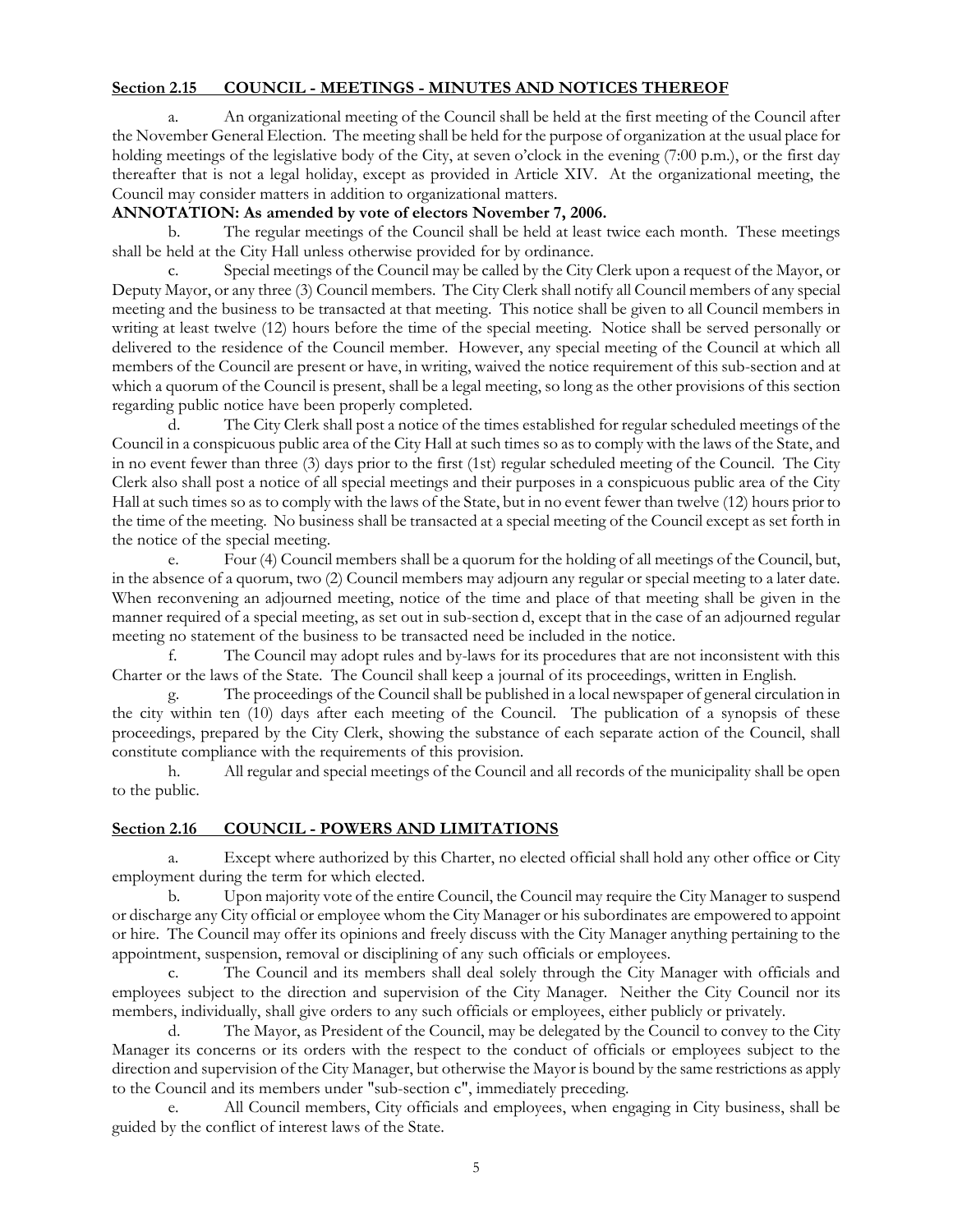f. The Council shall not have the power to sell, divide, lease, partition, plat, subdivide, or dispose of any City park or cemetery, or any part thereof, unless specifically approved by a majority of the electors voting thereon at any general or special election, except as provided for in "sub-section h" of this section. 'City park' shall include any property designated as a City park by official action of Council as a 'City park'. Once property is designated as a City park, the designation of property as a City park shall not be removed or changed unless specifically approved by a majority of the electors voting thereon at any general or special election.

#### **ANNOTATION: As amended by vote of electors November 7, 2017.**

The Council shall not have the power to sell, divide, lease, partition, plat, subdivide, or dispose of any City owned interest in real property which lies within one-hundred (100) feet of the water's edge of Lake Michigan, Round Lake, or Lake Charlevoix, or the connecting waterways, unless specifically approved by a majority of the electors voting thereon at any general or special election, except as provided for in "sub-section h" of this section. This sub-section does not apply to the normal operation of a cemetery.

h. The Council may, by a majority vote of the entire Council, when it deems it in the best public interest, lease for a period of not more than five (5) years those facilities used in connection with the operation of public parks and/or beaches, City owned docks with freight storage facilities, and buildings used in connection with the operation of the City owned airport. The Council has the power to sell lots and/or plots in any City owned cemetery.

#### **Section 2.17 COUNCIL - INVESTIGATION**

The City Council may make investigations into the affairs of the City and the conduct of any City department, office or agency, and for this purpose may subpoena witnesses, administer oaths, take testimony, and require the production of evidence. Any person who fails or refuses to obey a lawful order issued in the exercise of these powers by the Council shall be guilty of a misdemeanor and be punishable by a fine of not more than One Hundred Dollars (\$100.00), or by imprisonment for not more than ninety (90) days, or both. The punitive powers herein stated shall not be exclusive and shall not prejudice the right to remove officers or discharge employees, and the Council shall have the power in the name of the City to institute injunctive proceedings, both to restrain and to enforce performance and observance of the law and ordinances.

#### **Section 2.18 COUNCIL - OVERALL CONTROL OF MUNICIPAL OPERATIONS**

In keeping with its authority to set and control the budget for the City and its various entities, the Council shall effect management by way of setting compensation and number of staff in the annual budget and directives it may give to the City Manager from time to time. When requested by Council, the City Manager shall promptly report to Council on such management affairs including but not limited to: the organizational structure of the government; job descriptions; employee benefits; and, employee compensation. **ANNOTATION: As amended by vote of electors November 2, 2021.**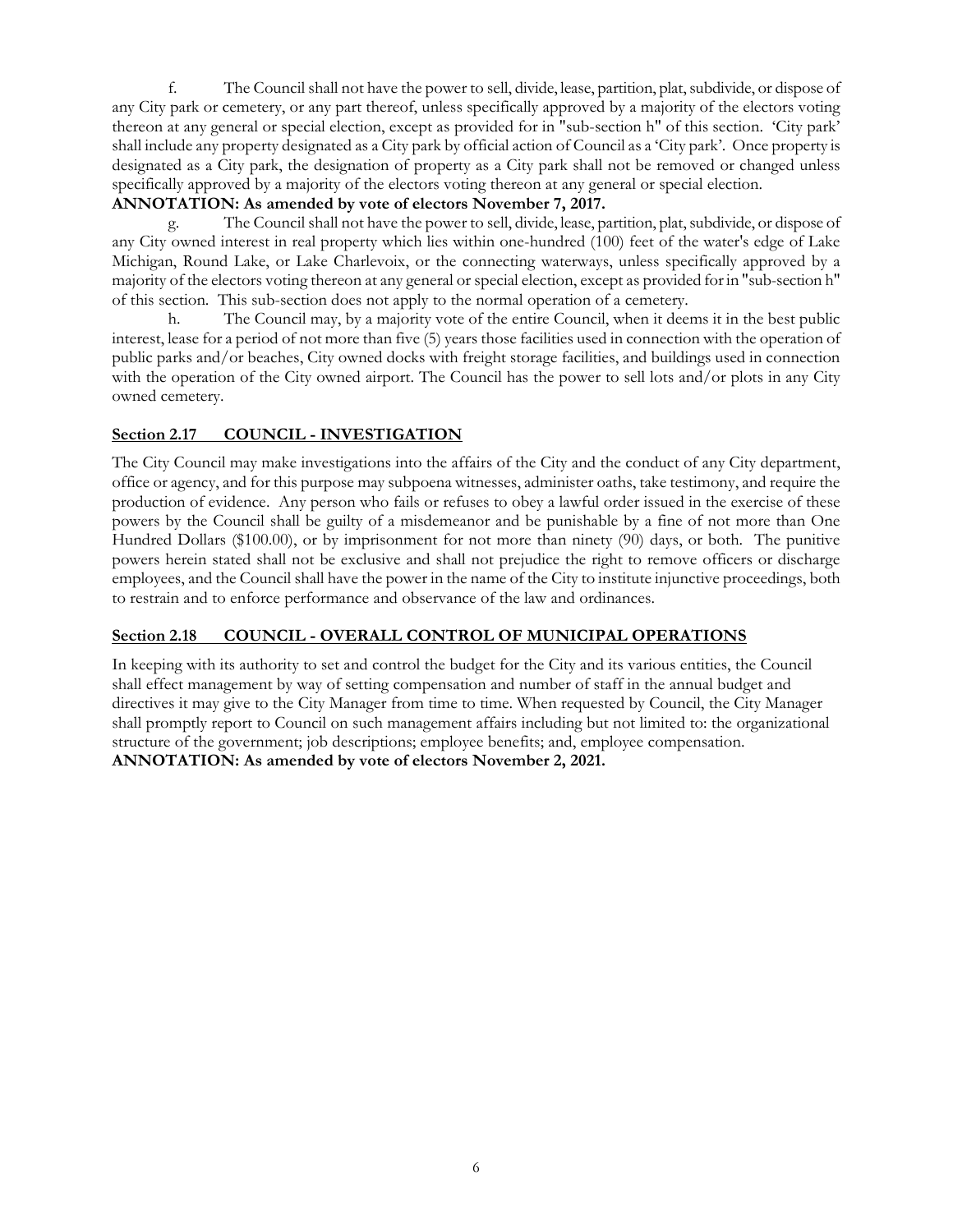#### **ARTICLE III ADMINISTRATION**

#### **Section 3.1 ADMINISTRATION OFFICIALS**

The administration officials of the City shall be the City Manager, City Clerk, City Attorney, City Assessor, City Treasurer, Police Chief, and Fire Chief. The Council may create, combine, separate, or abolish administrative offices in any manner not inconsistent with law or this Charter, and shall prescribe the duties thereof, in order to insure the proper operation of the City government. No action of the City Council, however, shall abolish the office of the City Manager nor diminish any of the powers of that office as set forth in this Charter. Except as otherwise herein provided, the qualifications, duties and compensation of City officers shall be determined by the City Council.

#### **Section 3.2 ADMINISTRATION OFFICIALS - APPOINTMENT - PROMOTION - COMPENSATION**

All appointments, promotions, and compensation of administrative officials shall be made solely on evidence of merit and fitness.

#### **Section 3.3 CITY MANAGER - APPOINTMENT AND REMOVAL**

Upon a majority vote of the entire Council, the City Council shall appoint a City Manager solely on the basis of professional merit and ability. The Council may enter into a contract with the City Manager in the customary manner for such positions. The Council may terminate this contract upon its expiration or with a vote of not less than 2/3 of the entire Council.

#### **ANNOTATION: As amended by vote of electors November 7, 2006 & November 2, 2021**.

#### **Section 3.4 CITY MANAGER - FILLING VACANCY**

Upon the occurrence of a vacancy in the office of City Manager, or upon his suspension or removal, the Council, while it is attempting to fill the office, may appoint an Acting City Manager for a period not to exceed one (1) year, during which the Acting City Manager shall serve at the will of the Council and may be immediately removed by majority vote of the entire Council.

**ANNOTATION: As amended by vote of electors November 2, 2021.**

#### **Section 3.5 CITY MANAGER - TEMPORARY ABSENCE**

When the City Manager is absent from duty, or disabled, a qualified City administrative official shall be designated by the City Manager to exercise the powers and perform the duties of the City Manager during his absence or disability. The City Manager shall file with the City Clerk a list, by name and title, of three (3) qualified City administrative officials to exercise such powers and perform such duties. These City administrative officials shall be listed in the order by which each shall be designated to assume temporarily the City Manager's duties. During such absence or disability, the Council may revoke such designation at any time and appoint another City administrative official to serve until the City Manager shall return or disability shall cease.

#### **Section 3.6 CITY MANAGER - POWER AND DUTIES**

The City Manager shall be the chief administrative official of the City, and shall be responsible to the Council for the administration of all City affairs designated to his office by this Charter. The City Manager shall have the following powers and duties:

a. The City Manager shall appoint and, when deemed necessary for the good of the City, suspend or remove any City employee, except as otherwise provided by law, this Charter, or personnel rules. The City Manager may authorize any department head who is subject to the City Manager's direction and supervision to exercise these powers with respect to subordinates in that official's department, office, or agency.

b. The City Manager shall direct and supervise the administration of all departments, offices, and agencies of the City, except as otherwise provided by law or this Charter.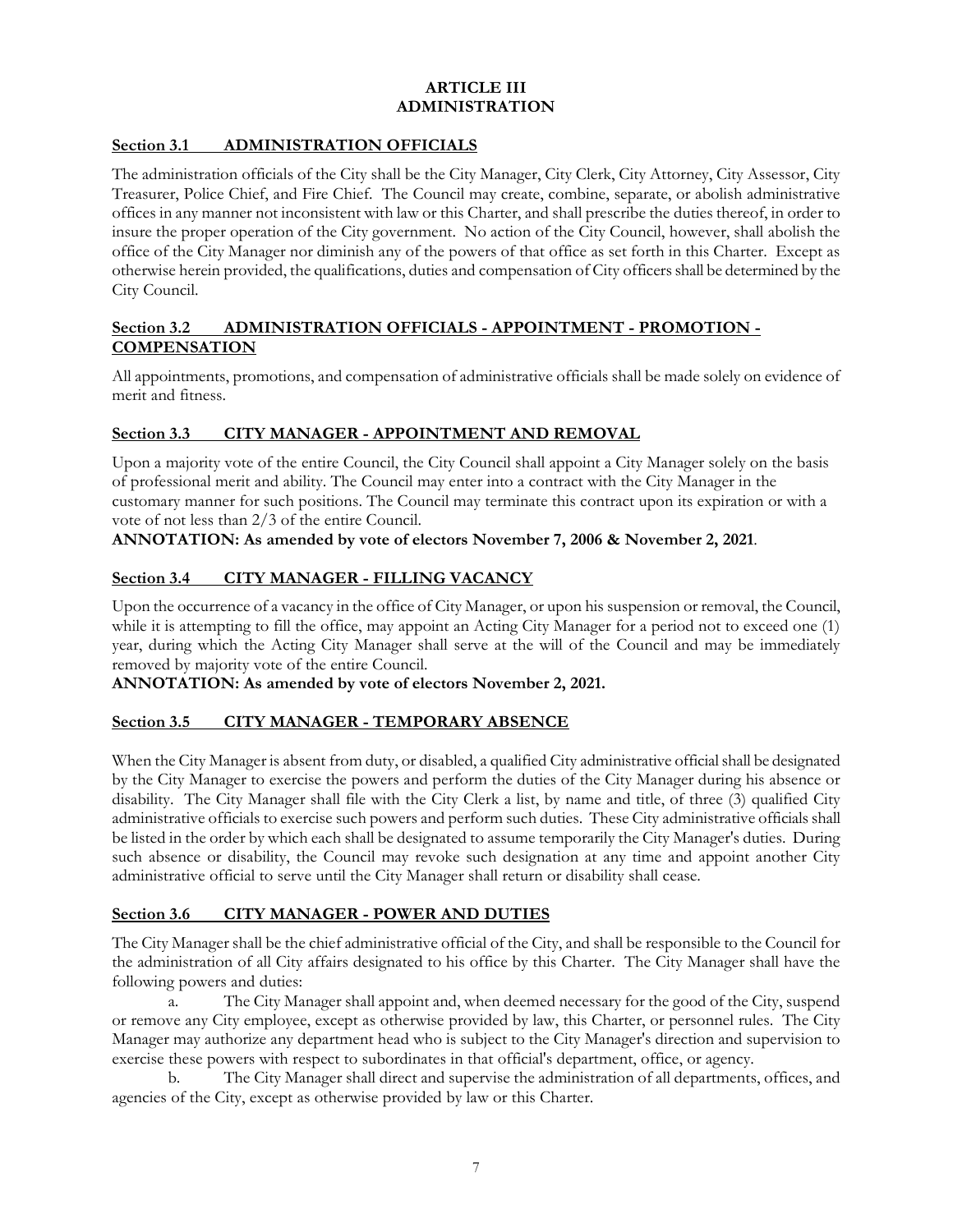c. The City Manager shall attend all Council meetings except as prescribed by Section 3.6, and shall have the right to take part in discussion, but may not vote.

d. The City Manager shall see that all laws, provisions of this Charter, and acts of the Council, subject to enforcement by the City Manager, or by officials subject to direction and supervision by the City Manager, are faithfully executed.

e. The City Manager shall prepare and submit the Annual Operating Budget and Capital program to the Council.

f. The City Manager shall submit to the Council and make available to the public a complete report on the finances and administrative activities of the City for the past year, on or before May 1st of each year.

g. The City Manager shall make such other reports as the Council may require concerning the operations of City departments, offices, and agencies.

h. The City Manager shall keep the Council fully advised as to the financial condition and future needs of the City, and make such recommendations to the Council concerning the affairs of the City as deemed desirable.

i. The City Manager shall perform such other duties as are specified by law, this Charter, or the Council.

#### **Section 3.7 CITY CLERK - APPOINTMENT - DUTIES**

The City Clerk shall be appointed by a majority vote of the entire Council for an indefinite term. The City Clerk may be removed by a majority vote of the entire Council. The first appointed clerk shall be appointed by the Council after the term of the current City Clerk expires or upon a vacancy in that office, whichever occurs first.

The City Clerk shall be Clerk of the Council and shall, with the Mayor, sign all ordinances. The City Clerk shall keep a permanent journal of all Council proceedings and ordinances. In addition, the City Clerk shall perform all other duties prescribed by law, this Charter, and the Council. The City Clerk may, with the approval of the City Council, appoint one Deputy Clerk.

#### **ANNOTATION: As amended by vote of electors November 4, 1980 & August 5, 2014.**

#### **Section 3.8 CITY ATTORNEY - APPOINTMENT - DUTIES**

The City Attorney shall be appointed by a majority vote of the entire Council for an indefinite term. The City Attorney shall be the legal advisor for the City and for all City officials and departments in all matters relating to their official duties, and shall perform such other duties as the Council may require. The City Attorney may be removed by a majority vote of the entire Council.

#### **Section 3.9 CITY TREASURER - APPOINTMENT - DUTIES**

The City Treasurer shall be appointed by a majority vote of the entire Council for an indefinite term. The Treasurer shall assist the City Manager in the preparation of the Annual Operating Budget and the Capital Program. The Treasurer shall maintain a system of accounts in accordance with State law. The Treasurer shall be the chief financial officer of the City. The City Treasurer may be removed by a majority vote of the entire Council.

#### **Section 3.10 CITY ASSESSOR - APPOINTMENT - DUTIES**

The City Assessor shall be appointed by a majority vote of the entire Council for an indefinite term. The City Assessor shall possess all powers vested in, and shall be charged with all duties imposed upon, assessing officers by law, this Charter, or the Council. The City Assessor may be removed by a majority vote of the entire Council.

#### **Section 3.11 POLICE CHIEF - APPOINTMENT - DUTIES**

The Police Chief shall be appointed by a majority vote of the entire Council for an indefinite term. The Police Chief shall supervise the Police Department in the enforcement of all applicable laws. The Police Chief may be removed by a majority vote of the entire Council.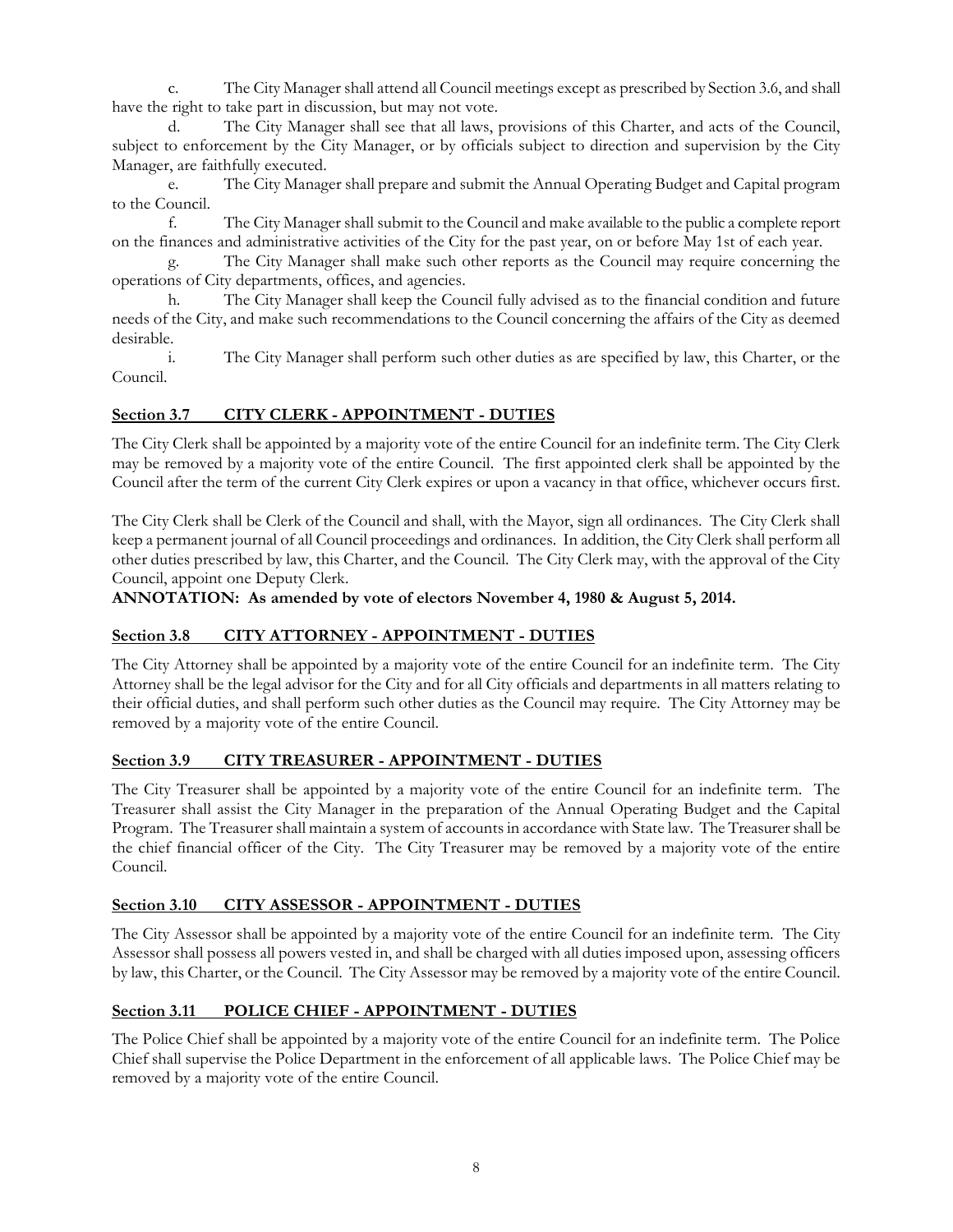#### **Section 3.12 FIRE CHIEF - APPOINTMENT - DUTIES**

The Fire Chief shall be appointed by a majority vote of the entire Council an indefinite term. The Fire Chief shall supervise all functions of the Fire Department. The Fire Chief may be removed by a majority vote of the entire Council.

#### **Section 3.13 EMPLOYEE CONTRACTS - SEVERANCE PAYMENTS**

The Council may not pay or offer to pay a City employee a severance payment that exceeds three (3) times the average monthly salary or wages of the employee for the three (3) months prior to termination. This prohibition shall not apply to the existing contract with the City Manager who is employed when this provision becomes effective.

#### **ANNOTATION: As amended by vote of electors November 7, 2006.**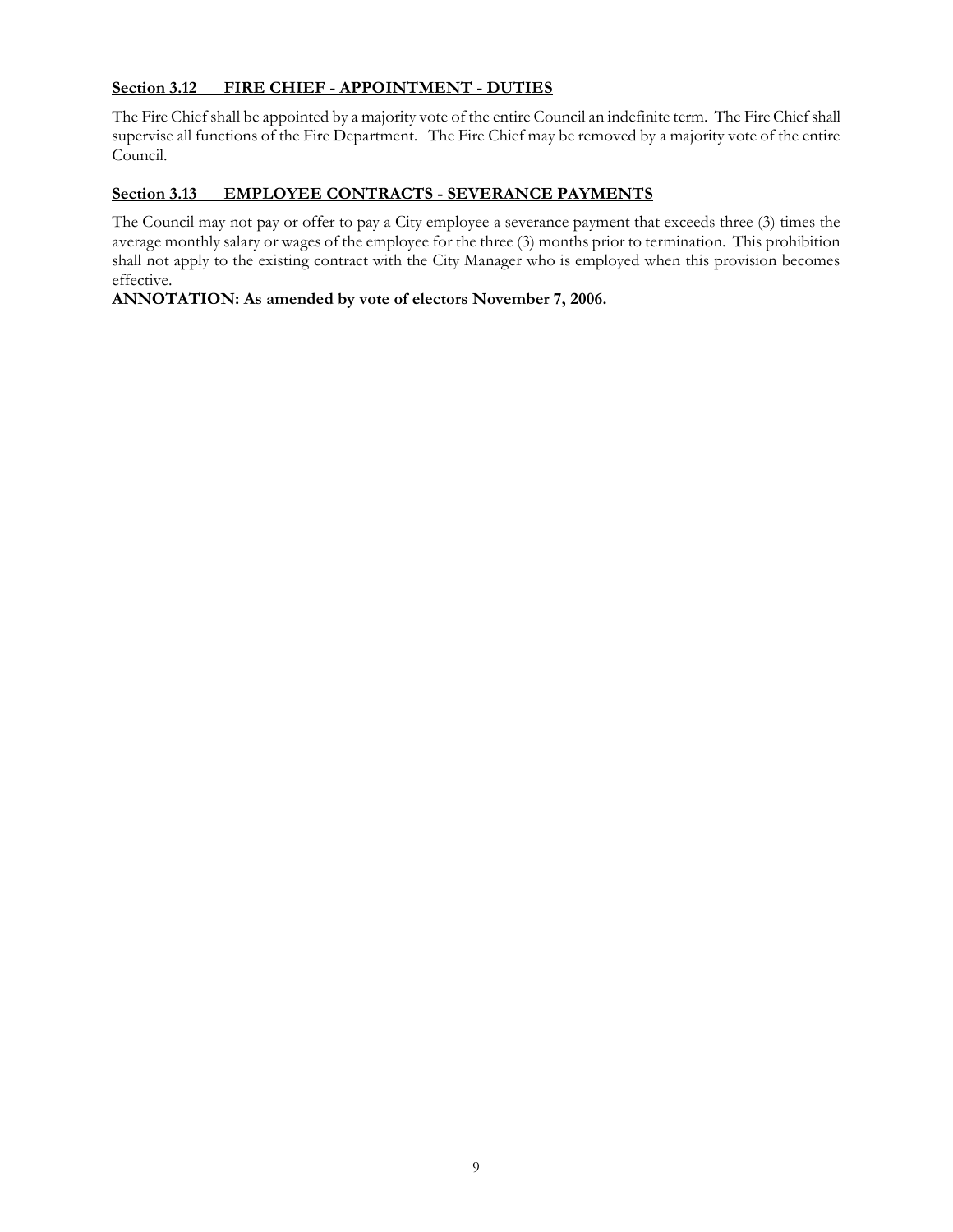#### **ARTICLE IV REGISTRATIONS, NOMINATIONS, ELECTIONS**

#### **Section 4.1 ELECTORS**

a. The City Clerk shall register qualified residents during regular business hours at the City Hall. The City Clerk may also register electors at places outside the Clerk's office from time to time to facilitate the registration of all qualified electors of the City.

b. Except as otherwise provided by this Charter, the Constitution and laws of the State of Michigan shall apply to the conduct of elections held under this Charter, and to the registration of electors in the City. **ANNOTATION: As amended by vote of electors November 7, 2006.**

#### **Section 4.2 GENERAL ELECTION**

A non-partisan general city election shall be held on the Tuesday immediately following the first Monday of November in every year.

#### **Section 4.3 PRIMARY ELECTION**

A primary election, if needed, shall be held on the Tuesday immediately following the first Monday in August, preceding every General Election in November.

#### **Section 4.4 NOMINATION OF MAYOR**

Registered electors seeking the office of Mayor shall file nominating petitions bearing the bona fide signatures of no fewer than twenty-five (25) nor more than forty (40) registered voters residing in the City at large. Such petitions shall be filed with the City Clerk's office no later than 4:00 p.m. in the afternoon of the twelfth Tuesday prior to the primary election. [NOTE: The charter language pertaining to filing nominating petitions for the regular city election is superseded by Michigan election law MCL 168.44e as amended under PA 276 of 2012. The candidate nomination petition filing deadline is  $4:00$  p.m.,  $15<sup>th</sup>$  Tuesday prior to the August election (Resolution 2018-02-01).]

**ANNOTATION: As amended by vote of electors August 5, 2014.**

#### **Section 4.5 NOMINATIONS OF COUNCIL MEMBERS**

Registered electors seeking the office of Council Member in any ward shall file nominating petitions bearing the bona fide signatures of no fewer than twenty-five (25) nor more than forty (40) registered voters residing in that ward. Such petitions shall be filed with the City Clerk's office no later than 4:00 p.m. in the afternoon of the twelfth Tuesday prior to the primary election. [NOTE: The charter language pertaining to filing nominating petitions for the regular city election is superseded by Michigan election law MCL 168.44e as amended under PA 276 of 2012. The candidate nomination petition filing deadline is  $4:00$  p.m.,  $15<sup>th</sup>$  Tuesday prior to the August election (Resolution 2018-02-01).]

#### **Section 4.6 PRIMARY ELECTION, NUMBER OF CANDIDATES**

a. If, for any office, there should be nominated more than twice the number of persons to be elected to that office, a primary election shall be held among the electors entitled to vote for that office under this Charter. The names of the two candidates receiving the most votes shall be placed on the ballot for that office in the General Election.

#### **ANNOTATION: As amended by vote of electors November 5, 1991.**

b. If, upon expiration of the time for filing petitions for any non-partisan primary election, there are nominated for any office no more than twice the number of persons to be elected to that office, the City Clerk shall certify to the proper board of election commissioners the names of such candidates whose petitions have been properly filed and such candidates shall be the nominees for such offices and shall be so certified. As to such offices there shall be no primary election and such offices shall be omitted from any primary election ballot.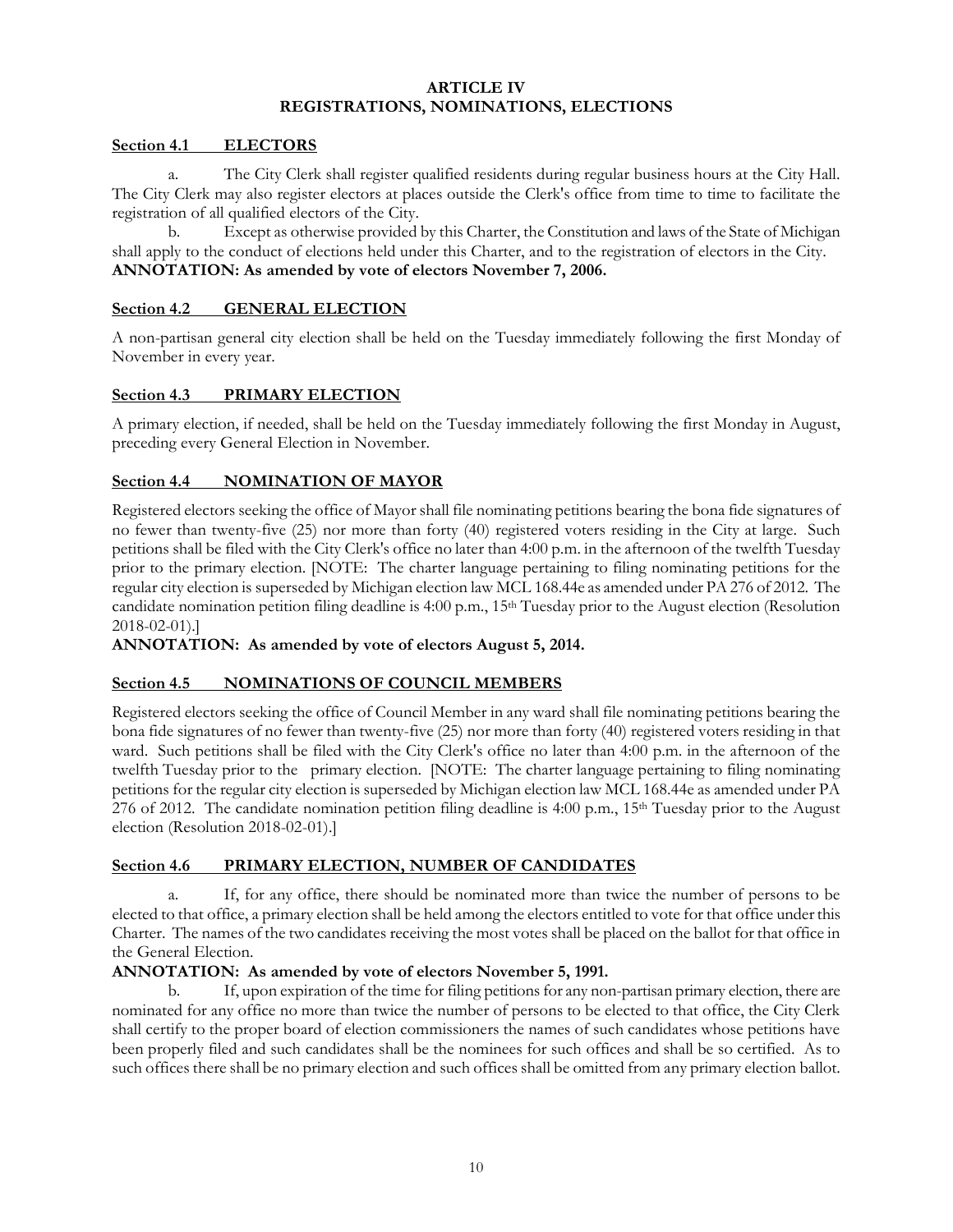#### **Section 4.7 ELECTION OF MAYOR**

The Mayor shall be elected at the annual election, for a two year term by balloting of the electors of the City at large. The Mayor shall take office at the first regular City Council meeting after the Mayor's election, except as provided in Article XIV, Section 14.3. Names of the nominees shall appear on the ballots and election materials of the primary and of the General Election without reference to ward residence.

**ANNOTATION: As amended by vote of electors November 4, 1980 & November 3, 1981 & November 5, 1991 & August 5, 2014.**

#### **Section 4.8 ELECTION OF COUNCIL MEMBERS**

One (1) candidate from each ward shall be elected at the annual General Election for a two (2) year term on the City Council by the balloting of the electors of their respective wards. Their terms shall be as set forth in Article II, Section 2.4, except as provided in Article XIV, Section 14.3.

#### **Section 4.9 ELECTIONS, TIES**

In the event of a tie in any Primary or General election, the winner shall be determined by a procedure through the Board of Canvassers, as provided for by County officers by statute.

#### **Section 4.10 SPECIAL ELECTIONS**

Special elections may be called at any time for specific purposes by a majority resolution of the City Council. Special elections shall be conducted in accordance with State Law. No more than two (2) special elections may be held within any twelve (12) month period.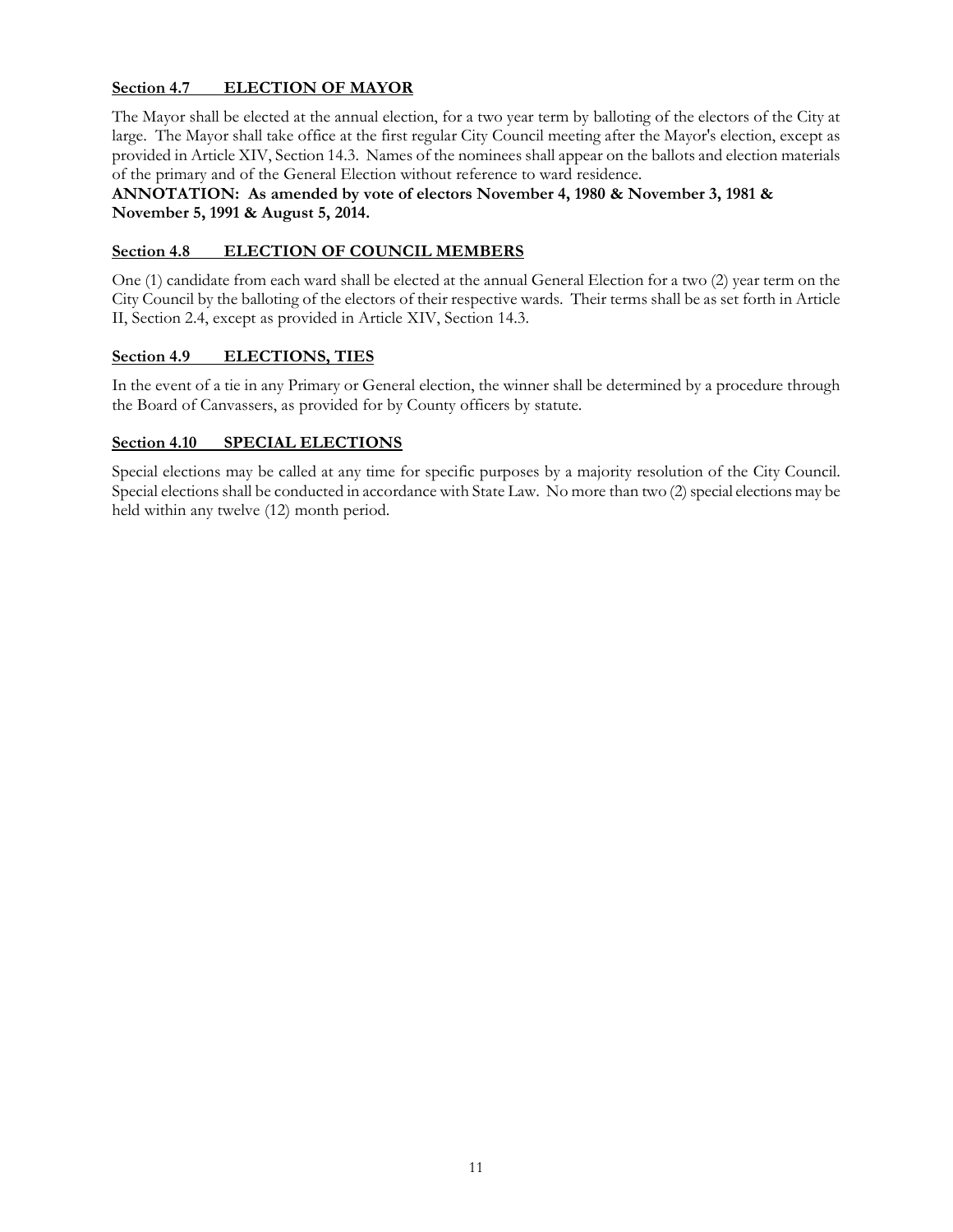#### **ARTICLE V ORDINANCES AND RESOLUTIONS**

#### **Section 5.1 LEGISLATIVE POWER**

The legislative power of the City is vested exclusively in the Council, except as otherwise provided by law.

#### **Section 5.2 LEGISLATION**

a. All legislation of the City shall be by resolution or by ordinance.

b. Resolutions, in the form of motions, may be adopted by majority vote of the Council members present, except as otherwise provided by this Charter.

c. The power of the Council to act by resolution is limited to matters required or permitted by law or by this Charter, and to matters pertaining to the internal concerns of the City.

d. The Council shall act by majority vote of the Entire Council when adopting an ordinance, when establishing a rule or regulation, when amending or repealing an ordinance previously adopted, or when required by law or by this Charter, except as provided in Section 5.4c.

#### **Section 5.3 ORDINANCES - COMPOSITION - HEARINGS - PUBLICATIONS**

a. Every proposed ordinance shall be introduced in writing. The enacting clause shall be "The City of Charlevoix ordains........."

b. Following the introduction of any ordinance, the City Clerk shall publish a summary of the proposed ordinance in a local newspaper of general circulation in the City, together with a notice setting out the time and place for a public hearing on the proposed ordinance. The public hearing may not be held sooner than five (5) days after publication. Copies of the ordinance shall be distributed without charge at the office of the City Clerk.

c. After the public hearing, the Council may consider enacting the proposed ordinance. The enactment of an ordinance shall require the majority vote of the entire Council.

d. Except as otherwise provided by law or this Charter, a summary of each ordinance, including emergency ordinances, shall be published in a local newspaper and the full text of each ordinance shall be posted by the City in an electronic conveyance with paper copies available for review in the City Clerk's office. Such posting shall occur within 10 days following the adoption of the ordinance by the City Council.

#### **ANNOTATION: As amended by vote of electors November 3, 2020.**

e. Except as otherwise provided by law or this Charter, every ordinance shall become effective on the thirtieth (30th) day after enactment, or at any later date specified therein.

f. An ordinance which repeals or amends any existing ordinance or part of the City Code shall identify, by title and number, the ordinance, sections, or subsections to be repealed or amended, and shall clearly indicate the matter to be omitted and the new matter to be added, except in codifying, re-codifying or continuing in code its municipal ordinances, in full or in part, as provided by statute.

g. Ordinances and codes may be enacted by reference to the extent and in the manner provided by general law.

#### **Section 5.4 ORDINANCES - EMERGENCY**

a. To meet a public emergency affecting life, health or property, one or more emergency ordinances may be enacted. However, an emergency ordinance may not levy taxes, or grant, renew or extend a franchise, or regulate the rate charged by any public utility for its service.

b. An emergency ordinance shall be introduced in the form and manner required for ordinances generally, except that it shall contain, after the enacting clause, a declaration stating that an emergency exists and describing the emergency in clear, specific terms.

An emergency ordinance may be enacted on the date of introduction and given immediate effect, by a majority vote of the Council members present at the time of the enactment.

d. Every emergency ordinance is automatically repealed on the sixty-first (61st) day after its enactment, unless re-enacted pursuant to Section 5.3.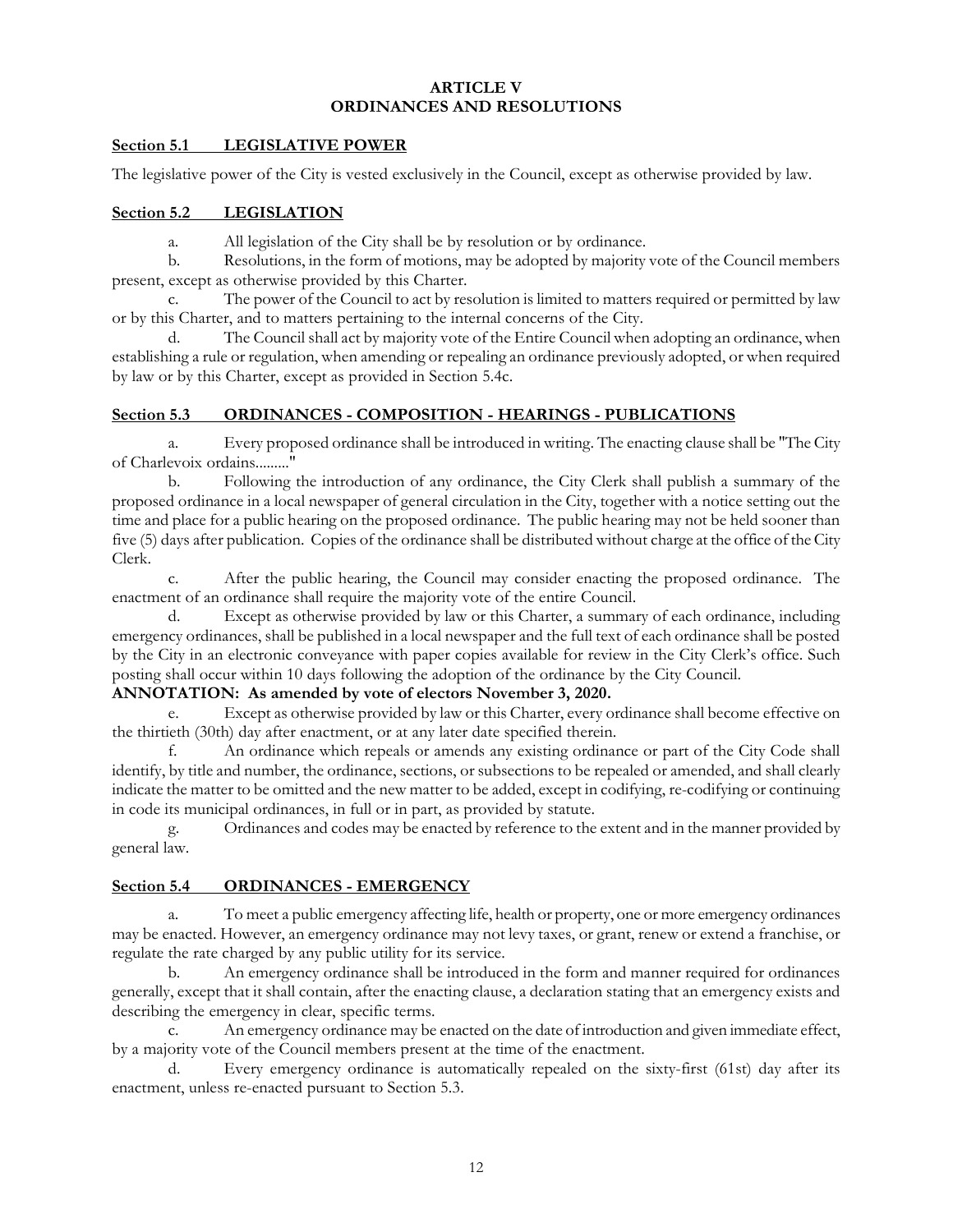#### **Section 5.5 ORDINANCE - PENALTY**

An ordinance may provide a penalty for the violation of its provisions. The penalty shall not exceed the limits provided by law.

#### **Section 5.6 ORDINANCE - EFFECTIVE DATE**

All ordinances shall be recorded in an index book marked "City Ordinances", and a record of each ordinance shall be authenticated by the signatures of the Mayor and City Clerk. Such record and authentication shall be done within thirty (30) days after the final passage of any ordinance. If any ordinance, other than an emergency ordinance, is not authenticated and recorded within thirty (30) days after final passage, the ordinance shall not take effect until seven (7) days after notice has been published in a local newspaper of general circulation in the City that the ordinance has been properly authenticated and recorded.

#### **Section 5.7 ORDINANCE - CODIFICATION**

a. Within three (3) years after the effective date of this Charter, and at least every ten (10) years thereafter, the Council shall provide for the preparation of a general codification of all City ordinances having the effect of law.

b. The general codification shall be enacted by ordinance and shall be known as the "Charlevoix City Code". Copies of the Code shall be furnished to City officials, placed in libraries and public offices for free public reference, and made available for purchase by the public at a reasonable price to be fixed by the Council. Except as required by law, the enactment of this ordinance need not comply with the requirements of Section 5.3. After publication of the first Charlevoix City Code, new ordinances shall be printed annually in a form for integration with the City Code currently in effect.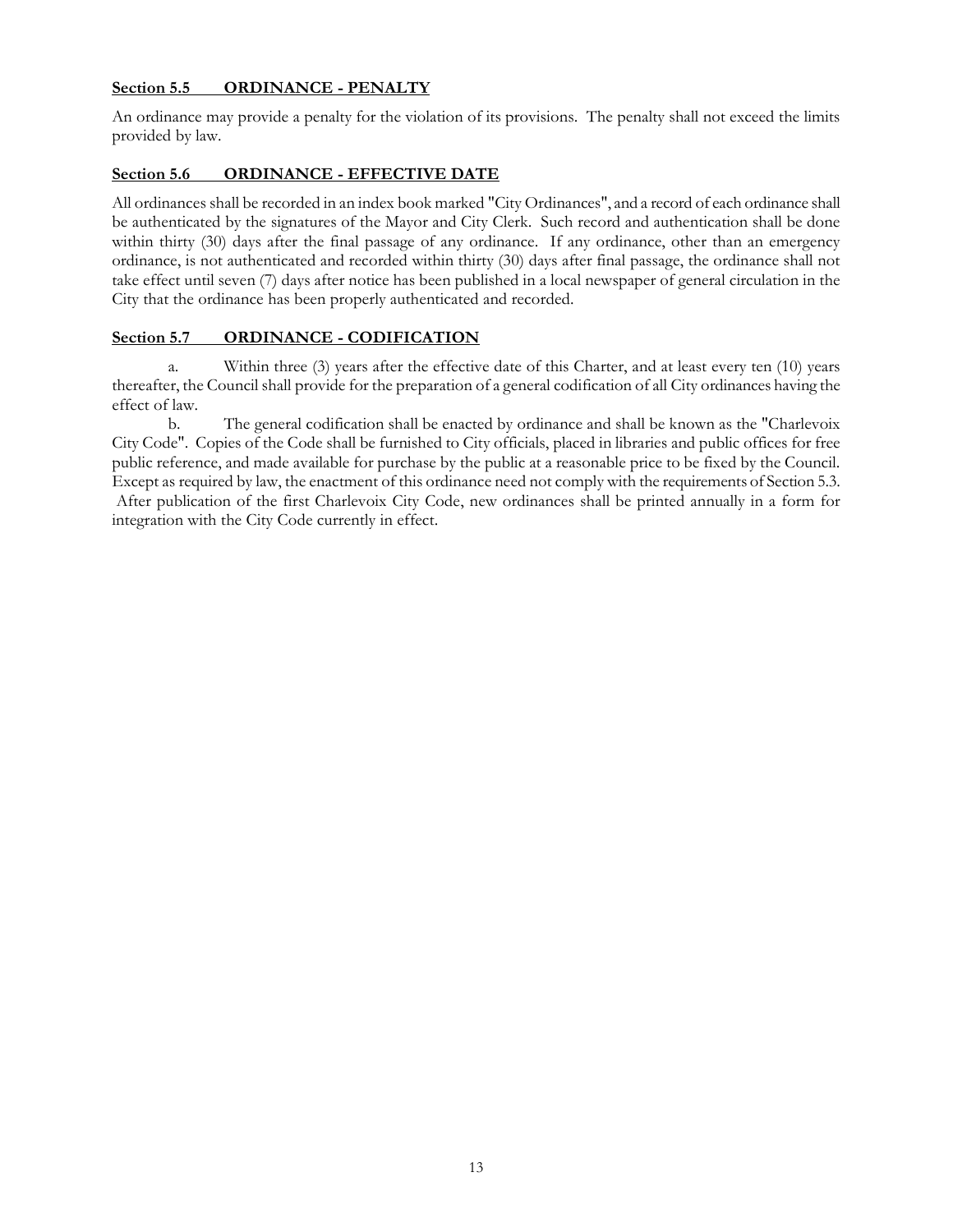#### **ARTICLE VI INITIATIVE AND REFERENDUM**

#### **Section 6.1 GENERAL AUTHORITY**

a. INITIATIVE. The registered voters of the City shall have the power to propose ordinances to the Council and if the Council fails to adopt an ordinance so proposed without any change in substance, to adopt or reject it at a City election, provided that such power shall not extend to the budget or Capital Program, or to any ordinance relating to appropriation of money, levy of taxes, or salaries of city officials or employees.

b. REFERENDUM. The registered voters of the City shall have the power to require reconsideration by the Council of any adopted ordinance, and, if the Council fails to repeal an ordinance so reconsidered, to approve or reject it at a City Election, provided that such power shall not extend to the budget or Capital Program, or to any emergency ordinance, or ordinance relating to the appropriation of money or the levy of taxes.

#### **Section 6.2 COMMENCEMENT OF PROCEEDINGS**

Any five (5) registered voters may commence initiative or referendum proceedings by filing with the City Clerk an affidavit stating they will constitute the petitioners' committee and be responsible for circulating the petition and filing it in the proper form, stating their names and addresses, and specifying the address to which all notices to the committee are to be sent, and setting out in full the proposed initiative ordinance or citing the ordinance sought to be reconsidered. Promptly after the affidavit of the petitioners' committee is filed, the Clerk shall issue the appropriate petition blanks to the petitioners' committee.

#### **Section 6.3 PETITIONS**

a. Number of signatures. Initiative and referendum petitions must be signed by registered voters of the City equal in number to at least fifteen (15) percent of the total number of voters registered to vote in the last regular City Election.

b. Form and Content. All papers of a petition shall be uniform in size and style and shall be assembled as one instrument for filing. Each signature shall be executed in ink or indelible pencil and shall be followed by the address of the person signing. Petitions shall contain or have attached thereto throughout their circulation the full text of the ordinance proposed or sought to be reconsidered.

c. Affidavit of Circulator. Each paper of a petition shall have attached to it when filed an affidavit executed by the circulator thereof stating that he or she personally circulated the paper, the number of signatures thereon, that all signatures were affixed in his or her presence, that the circulator believes them to be the genuine signatures of the persons whose names they purport to be, and that each signer had an opportunity before signing to read the full text of the ordinance proposed or sought to be reconsidered.

d. Time for Filing Referendum Petitions. Referendum petitions must be filed within thirty (30) days after adoption by the Council of the ordinance sought to be reconsidered.

#### **Section 6.4 PROCEDURE AFTER FILING**

a. Certificate of Clerk. Within twenty (20) days after the petition is filed, the City Clerk shall complete a certificate as to its sufficiency, specifying, if it is insufficient, the particulars wherein it is defective and shall promptly send a copy of the certificate to the petitioners' committee by certified mail. A petition certified insufficient for lack of the required number of valid signatures may be amended once, if the petitioners' committee files a notice of intention to amend it with the City Clerk within two (2) days after receiving the copy of the Clerk' certificate, excluding weekends and holidays, and files a supplementary petition upon additional papers within ten (10) days after receiving the copy of such certificate. Such supplementary petition shall comply with the requirements of subsections b and c of Section 6.3. Within five (5) days after it is filed, the City Clerk shall complete a certificate as to the sufficiency of the petition as amended and promptly send a copy of such certificate to the petitioners' committee by certified mail, as in the case of an original petition. If a petition or amended petition is certified sufficient, or if a petition or amended petition is certified insufficient and the petitioners' committee does not elect to amend or request Council review under subsection b of this Section within the time required, the Clerk shall promptly present the certificate to the Council and the certificate shall be a final determination as to the sufficiency or insufficiency of the petition.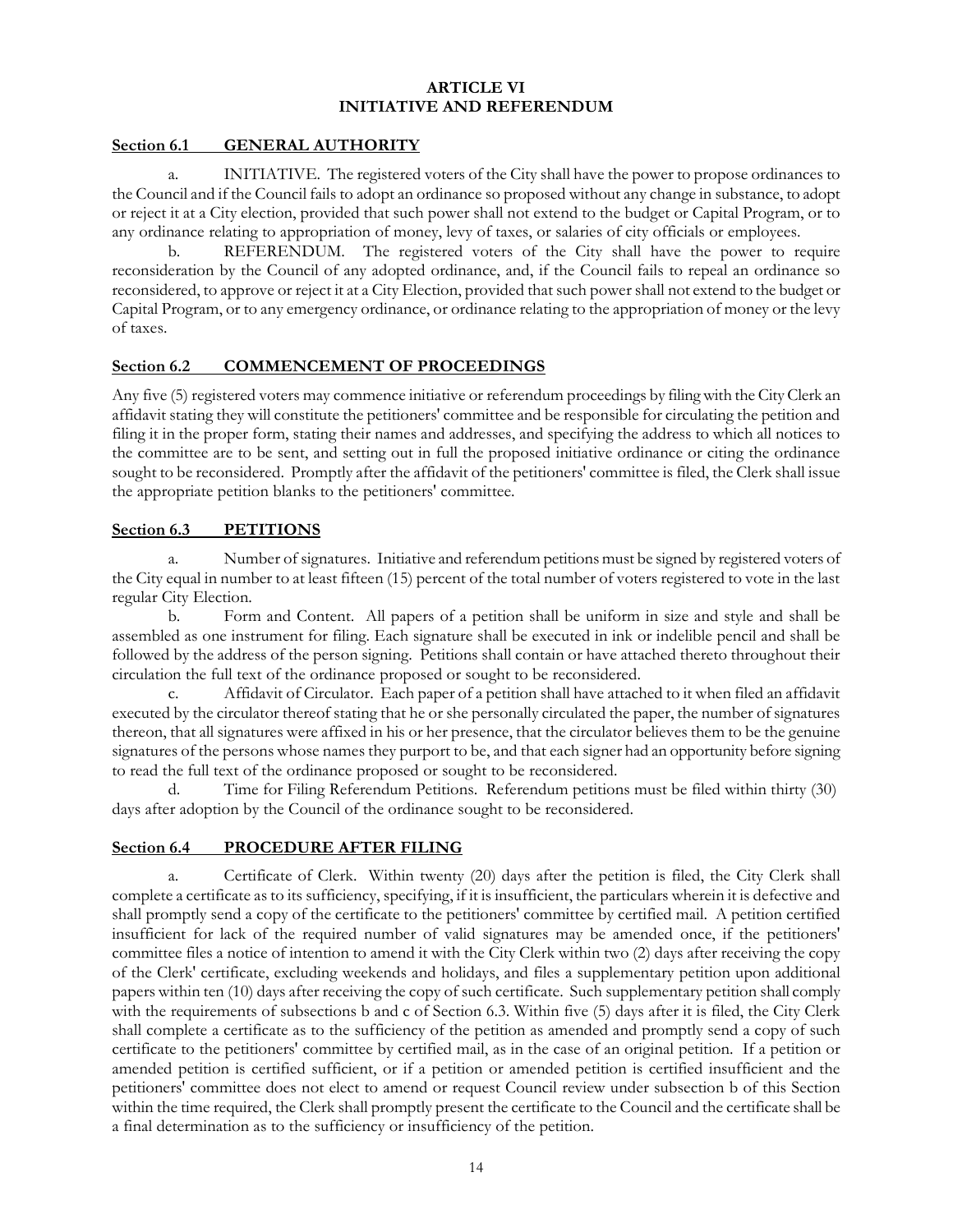b. Council Review. If a petition has been certified insufficient and the petitioners' committee does not file notice of intention to amend it or if an amended petition has been certified insufficient, the committee may, within two (2) days after receiving the copy of such certificate, excluding weekends and holidays, file a request that it be reviewed by the Council. The Council shall review the certificate at its next meeting following the filing of such request and approve or disapprove it. The Council's decision shall then be the final determination as to the sufficiency or insufficiency of the petition.

c. Court Review: New Petition. A Council determination as to the sufficiency of a petition shall be subject to court review. Council determination of insufficiency, even if sustained upon court review, shall not prejudice the filing of a new petition for the same purpose.

#### **Section 6.5 REFERENDUM PETITIONS-SUSPENSION OF EFFECT OF ORDINANCE**

When a referendum petition is filed with the City Clerk, the ordinance sought to be reconsidered shall be suspended from taking effect. Such suspension shall terminate when:

- 1. There is a final determination of insufficiency of the petition, or
- 2. The petitioners' committee withdraws the petition, or<br>3. The Council repeals the ordinance or
- The Council repeals the ordinance, or
- 4. Thirty (30) days have elapsed after a vote of the City on the ordinance.

#### **Section 6.6 ACTION ON PETITIONS**

a. Action by Council. When an initiative or referendum petition has been finally determined sufficient, the Council shall promptly consider the proposed initiative ordinance in the manner provided in Article V or reconsider the referred ordinance by voting its repeal. If the Council fails to adopt a proposed initiative ordinance without any change in substance within sixty (60) days, or fails to repeal a referred ordinance within thirty (30) days after the date the petition was finally determined sufficient, it shall submit the proposed or referred ordinance to the voters of the City.

b. Submission to Voters. The vote of the City on a proposed or referred ordinance shall be held no sooner than sixty (60) days and no later than one (1) year from the date of the final Council vote thereon. If no regular City election is to be held within the period prescribed in this subsection, the Council may at its discretion provide for a special election at an earlier date within the prescribed period. Copies of the proposed or referred ordinance shall be made available at the polls.

#### **Section 6.7 RESULTS OF ELECTION**

a. Initiative. If a majority of the registered electors voting on a proposed initiative ordinance vote in its favor, it shall be considered adopted upon certification of the election results and shall be treated in all respects in the same manner as ordinances of the same kind adopted by the Council. If conflicting ordinances are approved at the same election, the one receiving the greatest number of affirmative votes shall prevail, to the extent of such conflict.

b. Referendum. If a majority of the registered electors voting on a referred ordinance vote against it, it shall be considered repealed upon certification of the election results.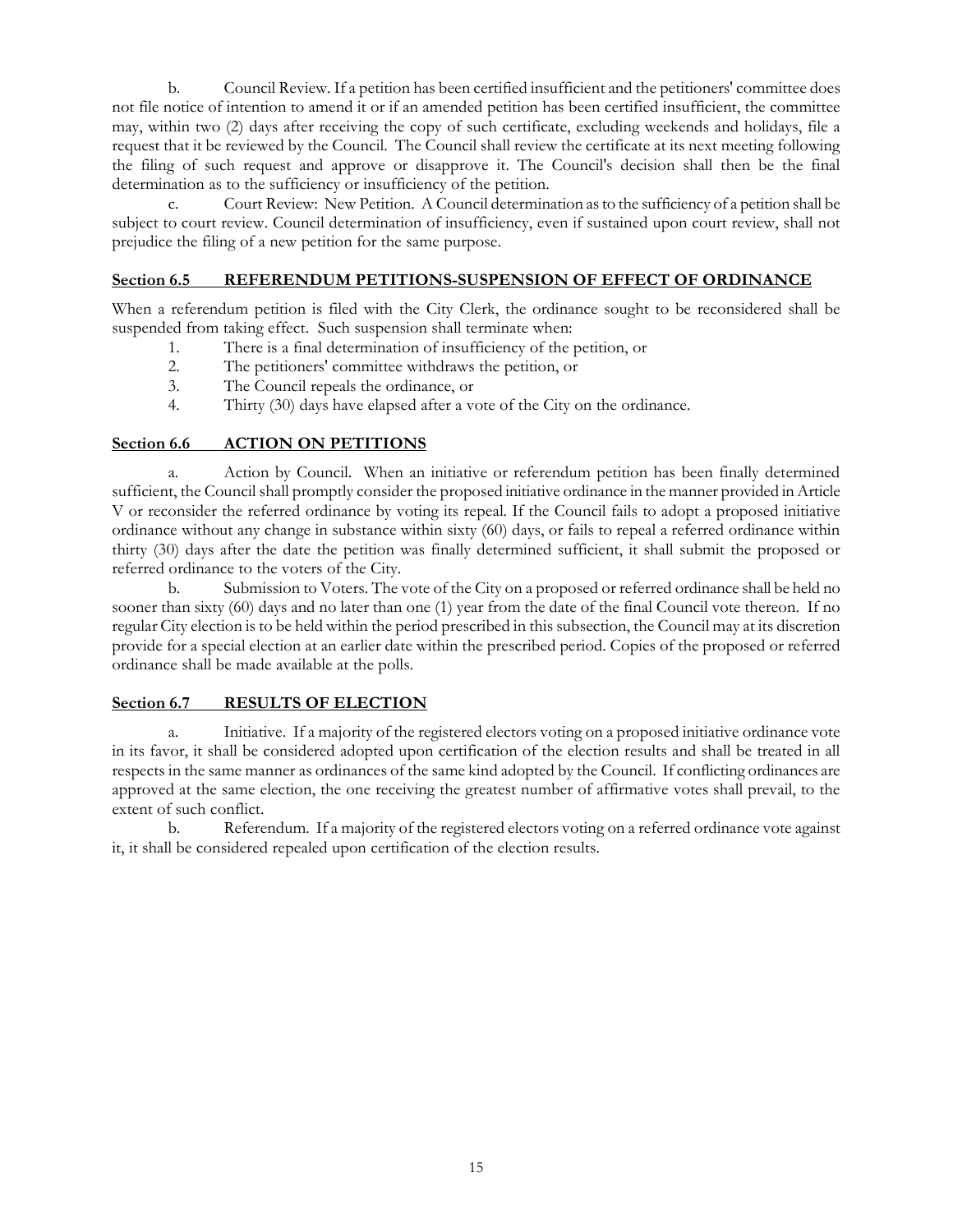#### **ARTICLE VII GENERAL FINANCES**

#### **Section 7.1 FISCAL YEAR**

The fiscal year and budget year for the City shall begin on April 1st and end on March 31st of each year. The City Council shall provide an annual appropriation of money for municipal purposes.

#### **Section 7.2 CAPITAL BUDGET**

On or before February 15 of each year the City Manager shall submit to the Council a proposed Capital Budget for the next five (5) fiscal years. The Capital Budget shall state:

#### **ANNOTATION: As amended by vote of electors November 7, 2006.**

a. A clear summary of its contents.

b. A list of all major capital improvements proposed to be undertaken during the five (5) years ensuing, with appropriate supporting information as to the necessity for such improvements.

c. Cost estimates, methods of financing, and recommended tax schedules for each improvement.

d. Estimated annual costs of operating and maintaining the facilities to be constructed or acquired.

#### **Section 7.3 PREVIOUS CAPITAL BUDGETS**

Previously adopted Capital Budgets may be revised and extended each year with regard to capital improvements still pending or in the process of construction or acquisition.

#### **Section 7.4 PUBLICATION OF CAPITAL BUDGET**

The Council shall publish in a newspaper of general circulation in the City a general summary of the Capital Budget and a notice stating:

a. The times and places where copies of the Capital Budget are available for inspection by the public, and

b. The time and place, not sooner than two (2) weeks after publication, for a public hearing on the Capital Budget.

#### **Section 7.5. ADOPTION OF CAPITAL BUDGET**

The Council shall adopt by resolution the Capital Budget, with or without amendments, after a public hearing on or before October 15th of each year.

#### **Section 7.6 OPERATING BUDGET**

On or before February 15th of each year, the City Manager shall submit to the Council a proposed Annual Operating Budget for the next fiscal year.

#### **Section 7.7 SUMMARY OF OPERATING BUDGET**

The proposed Annual Operating Budget shall provide a complete financing plan for the next fiscal year for all City funds and activities, including Capital expenditures, and, except as required by law or this Charter, shall be in such form as the City Manager deems desirable or the Council may require. The Proposed Annual Operating Budget shall begin with a clear summary of its contents, shall show in detail all estimated income, indicating the proposed property tax levy and all proposed expenditures, including debts for the next fiscal year, and shall be so arranged as to show comparative figures of estimated income and expenditures for the preceding fiscal year, and shall provide such other information as may be required by the Council.

#### **Section 7.8 PUBLIC HEARING**

Before the final adoption of the Annual Operating Budget, a public hearing shall be held, at which time the proposed Annual Operating Budget shall be presented. The time and place of the hearing shall be determined by the Council and notice of the hearing shall be published in a newspaper of general circulation in the City at least two (2) weeks before the hearing. At the hearing all interested persons shall be given an opportunity to be heard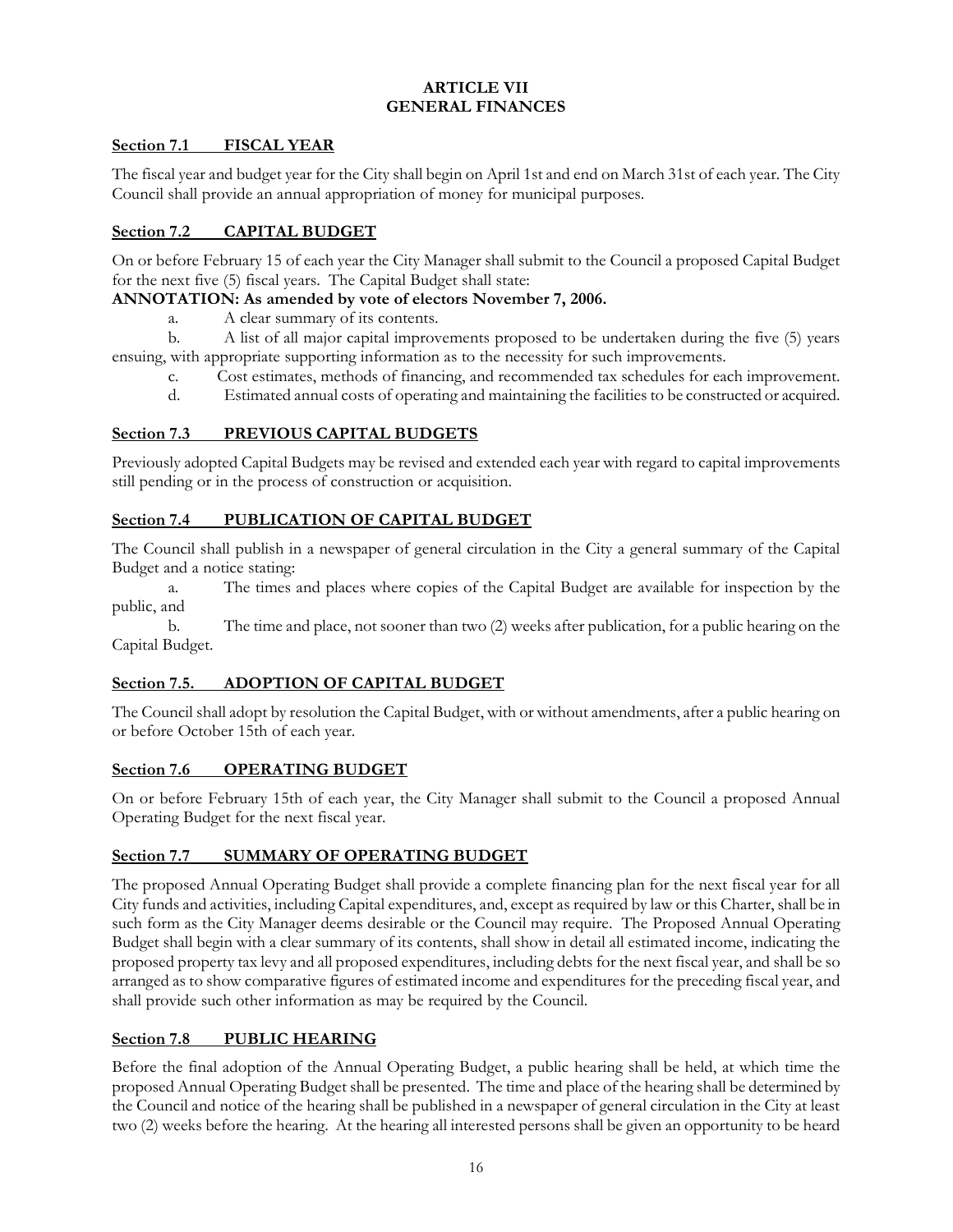for or against any item in the proposed Annual Operating Budget. A copy of the proposed Annual Operating Budget shall be on file and available to the public for inspection during office hours in the office of the City Treasurer for a period of not fewer than ten (10) days prior to this hearing.

#### **Section 7.9 REVIEW OF ANNUAL OPERATING BUDGET**

The Council shall review the proposed Annual Operating Budget and shall make modifications as it deems advisable. Not later than March 15th the Council shall adopt by ordinance the Annual Operating Budget for the next fiscal year and shall provide in such ordinance for a levy, if necessary, to be raised by a tax upon real and personal property.

#### **Section 7.10 TRANSFER OF APPROPRIATIONS**

a. If the City Manager certifies during the fiscal year that there are available revenues in excess of those estimated in the budget, the Council by ordinance may make supplemental appropriations up to the amount of such excess revenues.

b. If it appears probable to the City Manager during the fiscal year that the revenues available will be insufficient to meet the amounts appropriated, the City Manager shall report to the Council without delay, indicating the estimated amount of the deficit, any remedial action taken, and recommendations as to other possible steps. The Council shall then take such further action as it may deem necessary to prevent any deficit, and for that purpose it may reduce by ordinance one or more appropriations.

At any time during the fiscal year, the City Manager may transfer part or all of any unencumbered appropriation balance among programs within a department, office or agency. Upon written request by the City Manager, the Council may transfer by ordinance part or all of any unencumbered appropriations balance from one department, office or agency to another.

d. No appropriation for debt service may be reduced or transferred, and no appropriation may be reduced below any amount required by law to be appropriated or by more than the amount of the unencumbered balance thereof. The supplemental and emergency appropriations, and the reduction or transfer of appropriations authorized by this section, may be made effective immediately upon adoption.

#### **Section 7.11 REMAINING FUND BALANCES**

Except as provided by law, the balance in any General Fund appropriation which has not been encumbered at the end of the fiscal year, other than that of or pertaining to any municipal utility, shall revert to the General Fund.

#### **Section 7.12 EMERGENCY APPROPRIATIONS**

To meet a public emergency affecting life, health or property, the Council may make emergency appropriations. Such appropriations may be made by emergency ordinance in accordance with the provisions of Article V. To the extent that there are no available unappropriated revenues to meet such appropriations, the Council may authorize by such emergency ordinance the issuance of emergency notes in accordance with Article X.

#### **Section 7.13 EXPENDITURE OF FUNDS**

The Council shall provide by resolution appropriate methods and safeguards for the expenditure of funds and the payment of obligations so as to insure that no payment shall be made or obligation incurred without an appropriation having first been approved by the Council, without a sufficient unencumbered balance in the appropriation, or without insuring that sufficient funds are or will be available to cover the claim or meet the obligation when it becomes due and payable. However, except where prohibited by law, nothing in this Charter shall be construed to prevent the making or authorizing of payments or the making of contracts for capital improvements to be financed wholly or partly by the issuance of bonds, or to prevent the making of any contract or lease providing for payments beyond the end of the fiscal year. Any such action must be approved by ordinance.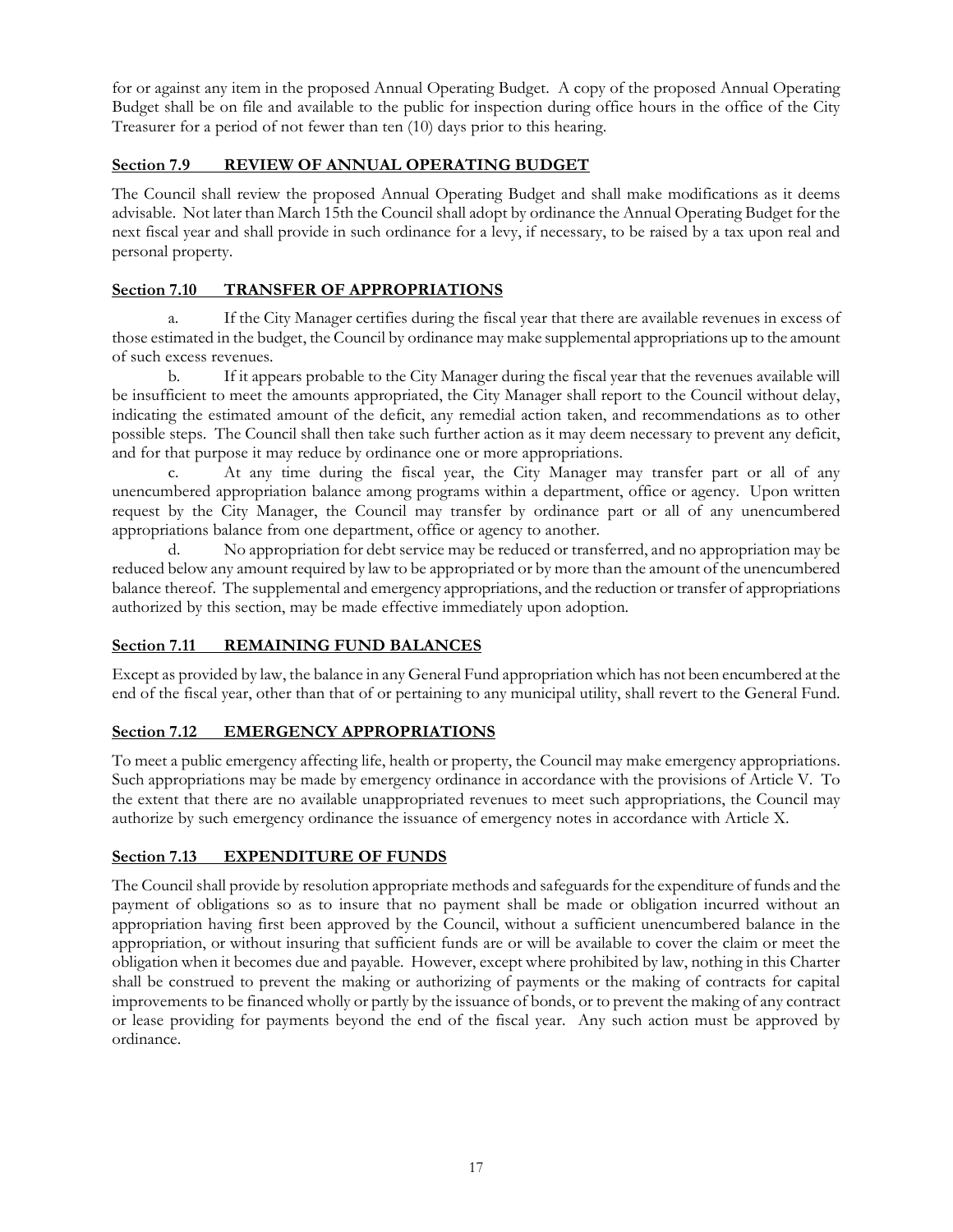#### **Section 7.14 DEPOSITS**

The Council shall designate the depository or depositories for the City funds, and shall provide for the regular deposit of all City moneys. The Council shall provide for such security for City deposits as is authorized by law, except that personal surety bonds shall not be deemed proper security.

#### **Section 7.15 AUDITS**

An independent audit of all accounts and financial records of the City shall be made annually. Such audit shall be made by a certified public accountant experienced in municipal accounting, within one hundred twenty (120) days after the close of the fiscal year. The Council may secure additional audits at any time. Each audit, in its entirety, shall be made available for public inspection at the office of the City Clerk and at the Public Library.

#### **Section 7.16 SYSTEM OF ACCOUNTS**

The accounting system of the City shall conform to any uniform system of municipal accounting that may be provided by the laws of the State.

#### **Section 7.17 CONTRACTS AND BIDS**

The Council shall prescribe by resolution a general framework of necessary procedures governing financial and contractual dealings with the City. Such resolution shall include a maximum consideration below which purchases may be made by the City officials and employees either without specific authorization from the Council, or without the necessity of competitive bidding, or both. In addition, such resolution shall include a requirement that in all cases of contract by competitive bidding, the Council shall reserve the right to reject any and all bids submitted, and provisions for such rejection and notices of such right of rejection shall be incorporated in all requests for bids.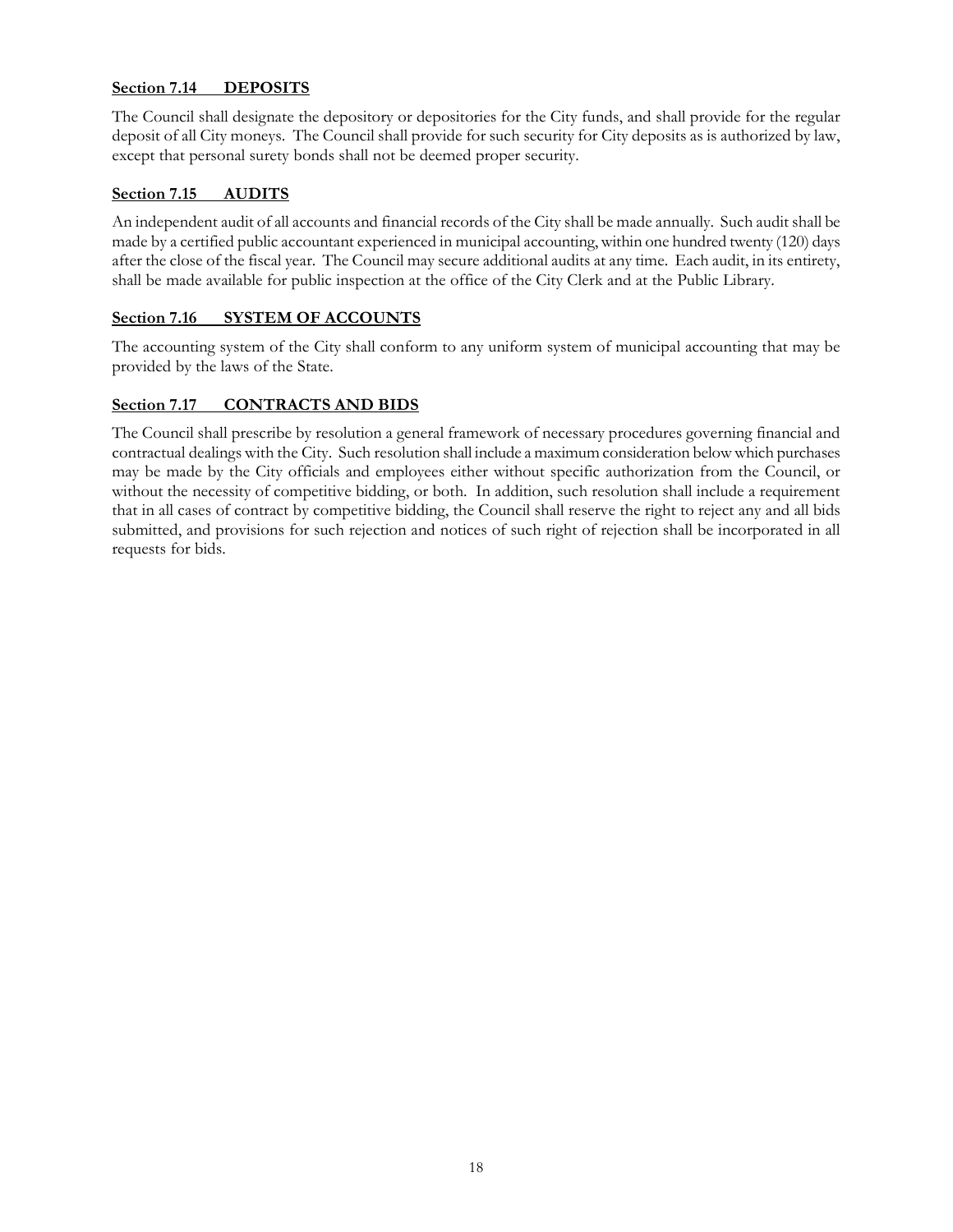#### **ARTICLE VIII TAXATION**

### **Section 8.1 TAXATION - LIMIT - COLLECTION**

In order to carry out the purposes, powers and duties of the City Government established by this Charter, the City shall have the power to assess taxes and to lay and collect rents, tolls and excises. The annual general ad valorem tax levy for municipal purposes shall not exceed one-and-one-half (1 1/2) percent (15 mills) of the State Equalized Valuation of all real and personal property in the City. The City taxes shall be levied and collected in a manner provided by the general tax laws of the State or by this Charter.

#### **Section 8.2 TAXATION - SUBJECTS - RIGHTS**

The subjects of taxation for municipal purposes shall be the same as for State, County and School purposes under the general tax laws of the State, and the City shall have the rights, liens, powers and remedies accorded by law to any political subdivision of the State in connection with the collection of taxes.

#### **Section 8.3 TAXATION - POWER AND EXEMPTIONS**

The power of taxation shall never be surrendered nor suspended by any grant or contract to which the City shall be a party. No exemptions from taxation shall be allowed, except as are expressly required or permitted by law.

#### **Section 8.4 TAX ASSESSMENT**

The City Assessor shall make and complete an assessment roll in the manner and form provided in the general tax laws of the State and at the time required by the general tax laws of the State.

#### **Section 8.5 BOARD OF REVIEW**

A Board of Review is hereby created. It shall be composed of five (5) members, appointed by the Council. Three or more members shall constitute a quorum.

a. Two (2) members shall be Council members, appointed by the Council in January of each year.

b. Three (3) members shall be registered electors of the City, not otherwise holding an elected or appointed position with the City or any other political subdivision.

c. The three (3) non-Council members shall be appointed in January after this Charter takes effect. One (1) shall be appointed for three (3) years, one (1) for two (2) years, and one (1) for one (1) year. Thereafter, each non-Council member shall be appointed for three (3) years.

d. The City Clerk shall take or cause minutes of the Board of Review to be taken and shall serve as Clerk of the Board of Review; the Assessor shall provide professional guidance to the board and attend meetings upon request.

#### **ANNOTATION: As amended by vote of electors November 3, 2020.**

e. The City Council shall provide by resolution for the compensation of the members of the Board of Review.

#### **Section 8.6 BOARD OF REVIEW - POWERS AND DUTIES**

Except as otherwise provided in this Charter, the Board of Review shall have the same powers and perform the same duties as are conferred by law upon and required of the Boards of Review in townships.

#### **Section 8.7 BOARD OF REVIEW - NOTICE OF MEETINGS**

The City Clerk shall give notice to the public of the time and place of the first meeting of the Board of Review by publication as required by law, and in any event at least seven (7) days before the first day of this Board of Review meeting. Failure to give such notice shall not invalidate the tax roll.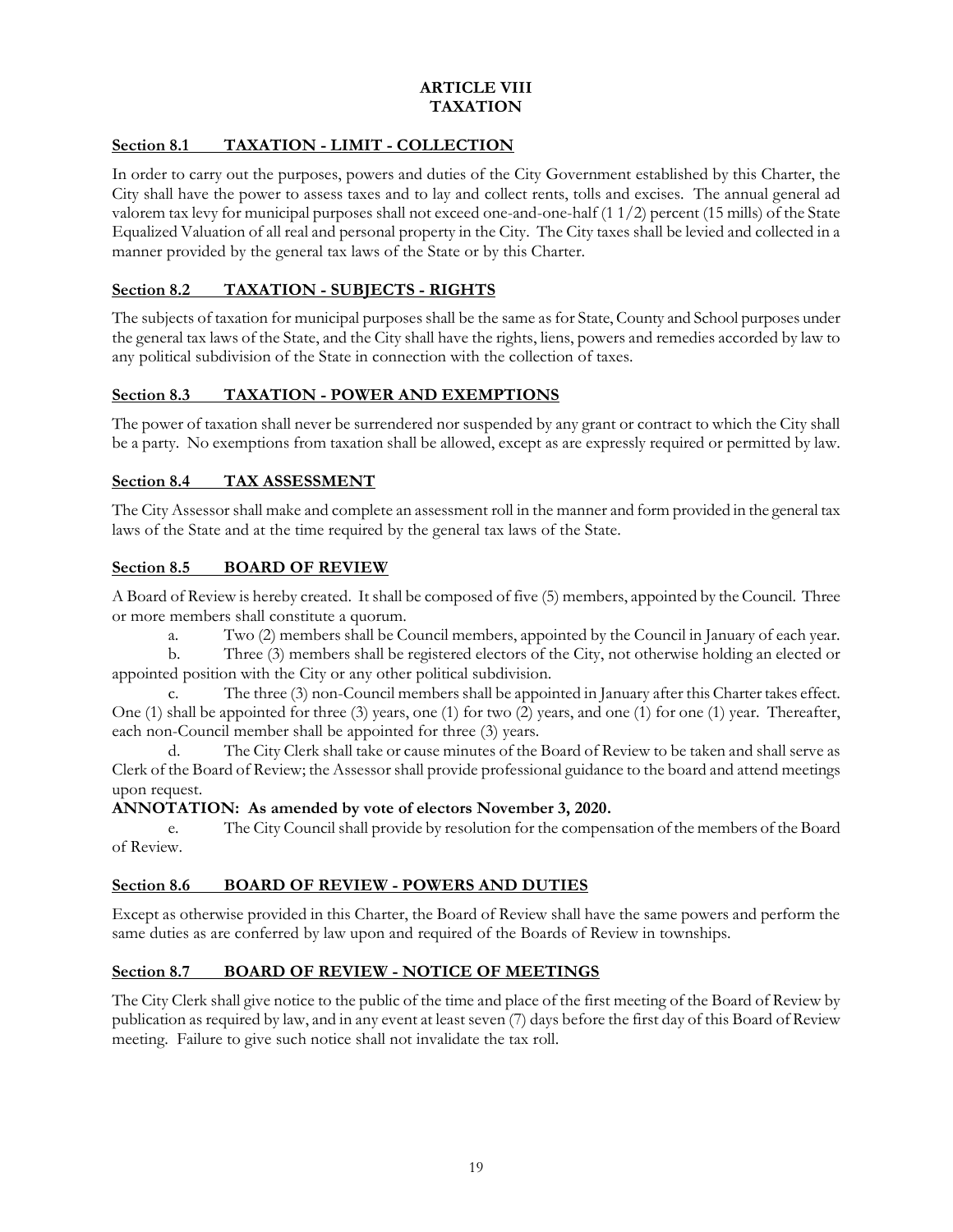#### **Section 8.8 ASSESSMENT - NOTICE OF CHANGE TO OWNERS**

Notices of changes in assessment shall be delivered to respective property owners. Such notice shall be delivered in the form and manner prescribed by the laws of this State. The failure of the property owner to receive notice shall not invalidate an assessment roll or an assessment on property.

#### **ANNOTATION: As amended by vote of electors November 2, 2021.**

#### **Section 8.9 BOARD OF REVIEW - MEETINGS**

The Board of Review shall hold at least two (2) meetings each year at such places as shall be designated by the Council. The first meeting shall commence on the Tuesday next following the first Monday in March of each year and shall continue as long as may be necessary to consider and correct the assessment roll, and shall be for the purpose of hearing the complaints of all persons considering themselves aggrieved by the assessments. Sessions of the Board of Review shall be set by the City Clerk in accordance with State law and may be set longer if necessary.

#### **ANNOTATION: As amended by vote of electors November 7, 2006.**

#### **Section 8.10 BOARD OF REVIEW - APPEALS**

In each case where there is an appeal by a property owner heard at the first meeting of the Board of Review, the Board shall give notice to each such property owner of its decision. This notice shall be given in such a manner as will insure the property owner the opportunity to attend the second meeting of the Board.

#### **Section 8.11 BOARD OF REVIEW - SECOND MEETING**

The second meeting of the Board of Review shall be held at such times as provided by statute for the purpose of hearing any further complaints by persons considering themselves aggrieved by the assessments. The assessment review shall be considered completed by the first Monday in April.

#### **Section 8.12 BOARD OF REVIEW - ENDORSEMENT OF ROLL**

After the Board of Review completes its review of the assessment roll, the majority of its members shall immediately endorse thereon and sign a statement to the effect that the same is the assessment roll of the City for the year in which it has been prepared. The omission of this endorsement shall not affect the validity of this roll. Upon completion, the roll shall be the assessment roll of the City for County, School and City taxes and for any other taxes on real or personal property that may be authorized by law. The assessment roll shall be conclusively presumed by all Courts and tribunals to be valid and shall not be set aside except for causes set forth in the general tax laws of the State.

#### **Section 8.13 CERTIFICATION TO ASSESSOR**

After the Council has adopted the budget for the ensuing year, the City Clerk shall certify to the City Assessor the total amount which the Council determines shall be raised by general taxes, all amounts of special assessments which the Council requires to be assessed or reassessed upon any property or against any person, and all other amounts which the Council may determine shall be charged, assessed or reassessed against any person or property.

#### **Section 8.14 SPREADING OF THE TAXES**

After the confirmation of the tax roll, the City Assessor shall certify a copy of the tax roll to the City Treasurer. The tax roll shall be delivered to the Treasurer before June 1st of each year. This shall constitute the City tax roll for the current year. To avoid fractions and computations on any tax roll, the City Assessor may add to the amount of the several taxes to be raised an amount prescribed by statute. This added amount, when collected, shall belong to the City.

#### **Section 8.15 TAXES - COLLECTION OF**

After the spreading of the taxes, the City Treasurer shall collect from the persons named in the tax roll the various sums stated. The City Treasurer is granted, for the purpose of collecting the taxes, assessments and charges on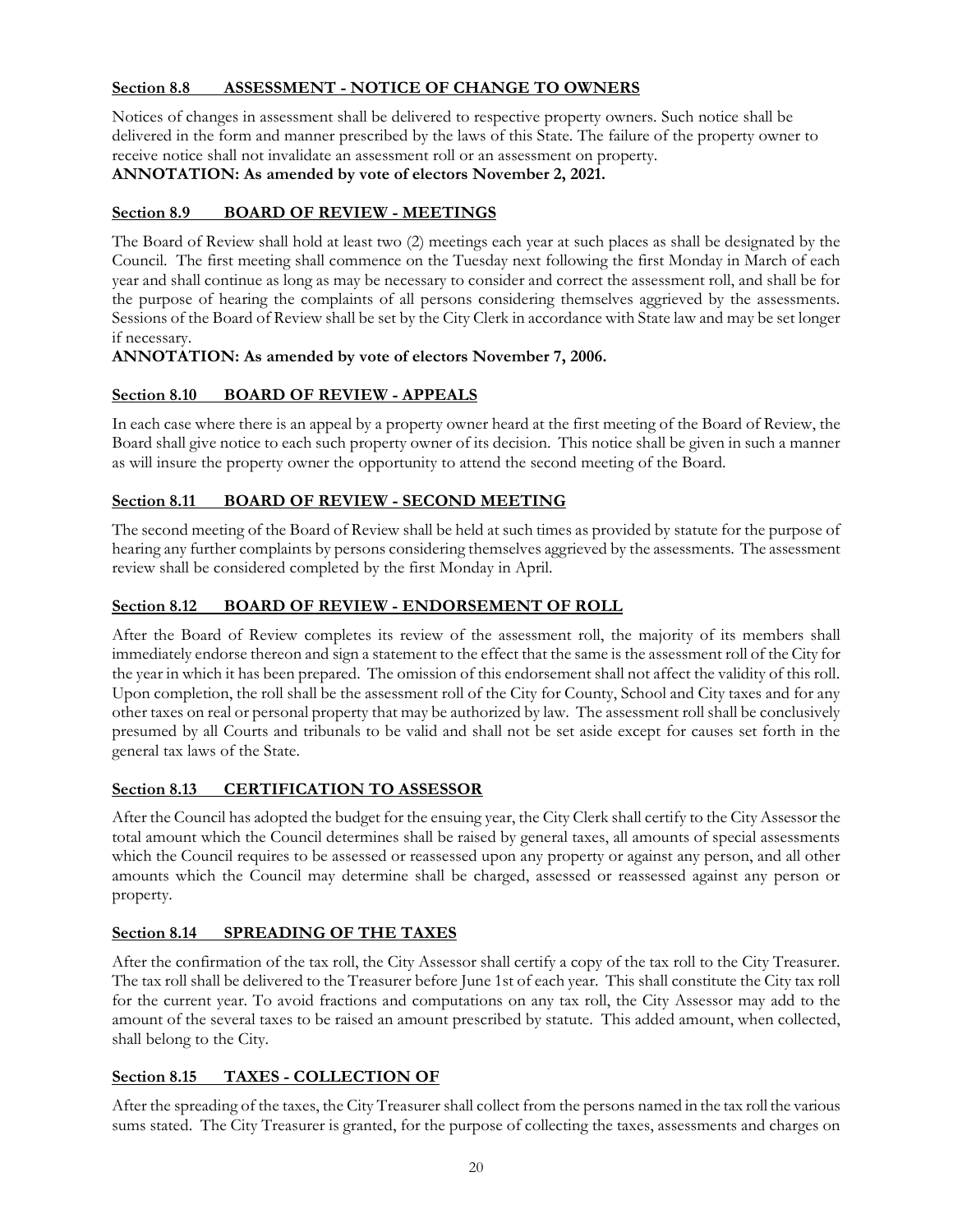the roll, all the powers and immunities possessed by township treasurers for the collection of taxes under the general tax laws of the State.

#### **Section 8.16 TAXES - DUE - LIENS**

The City taxes assessed shall become due on July 1st of each year, and the amounts assessed on any interest in real property shall become a lien upon such property at the time provided by the general tax laws of the State, and the lien for these amounts and for all interest and other charges shall continue until these sums are paid. All personal property taxes shall be a first lien, prior, superior and paramount, upon all personal property of the persons assessed at the time provided by the general tax laws of the State and shall remain so until paid. These tax liens shall have precedence over all other claims, encumbrances and liens upon the property, whether created by a security agreement, levy, judgment, or otherwise, and whether arising before or after the assessment of the personal property taxes. No transfer of personal property assessed for taxes shall operate to divest or destroy this lien except when such personal property is actually sold in the regular course of retail or wholesale trade.

#### **Section 8.17 TAXES - POWER OF TREASURER**

The City Treasurer shall have the same power and authority as conferred by law upon township treasurers for collecting taxes by suit, by distraint, or by the sale of good and chattels. All proceedings for the return and collection of unpaid taxes, the sale of lands for payment of taxes, and all other proceedings necessary in the enforcement of these taxes, shall be in all respects, so far as applicable, the same as are set by the general tax laws of the State.

#### **Section 8.18 TAXES - PENALTIES**

City taxes shall be due on July 1st of the year when levied. All taxes paid on or before September 1st shall be collected by the City Treasurer without penalty. An additional charge of one (1) percent shall be added to all unpaid City taxes on September 1st and an additional charge of one (1) percent shall be added to all delinquent unpaid taxes on the first day of each month thereafter until the taxes are paid. This added penalty shall belong to the City and shall constitute a charge and shall be a lien against the property to which the taxes themselves apply, collectible in the same manner as the taxes to which they are added. If September 1st falls on a Sunday or legal holiday, taxes shall be collected without penalty on the next business day.

#### **Section 8.19 TAXES - PAYMENT OF**

The City Treasurer shall give notice to the taxpayers of the City not later than July 1st of each year by publication in a local newspaper of general circulation in the City, of the time when the City taxes will be due and when they can be paid without penalty, and that one (1) percent penalty per month will be charged upon all taxes remaining unpaid after September 1st. As soon as practical after completion of the tax roll, and in no event later than July 1st, the City Treasurer shall forward a statement of the taxes due, by first class mail addressed to the owners of the property upon which taxes are assessed, as indicated by the tax roll. Failure on the part of the City Treasurer to mail this statement shall not invalidate the taxes on this roll or relieve the property assessed from the penalties provided by this Article or by the general tax laws of the State.

#### **Section 8.20 TAX ROLL - RETURN TO COUNTY TREASURER**

Any taxes on the City tax roll which remain unpaid on March 1st following the date when the roll was received by the City Treasurer shall be returned to the County Treasurer in the same manner and with like effect as returns by township treasurers of township, school and county taxes. These returns shall be made upon a delinquent tax roll to be prepared by the City Treasurer and shall include all the additional charges and fees hereinbefore provided. These charges and fees shall, in these returns, be added to the amount assessed on the tax roll against each description. The taxes so returned shall be collected in the same manner as other taxes returned to the County Treasurer and shall remain a lien upon the assessed lands until paid.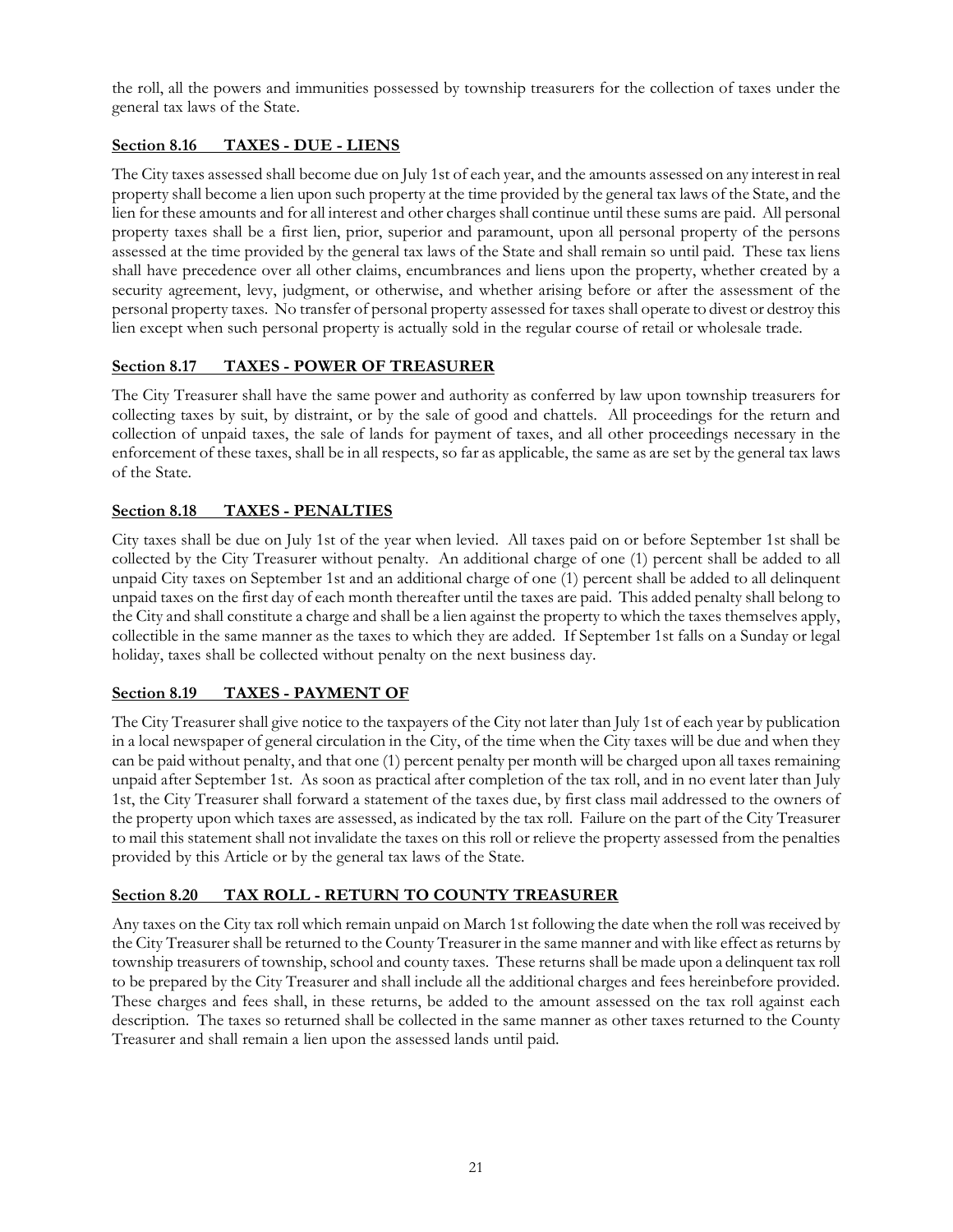#### **Section 8.21 PROTECTION OF TAX LIEN**

The City shall have the power to purchase any property within the City at any tax or other public sale, or to purchase the property directly from the State or the fee owner, when such purchase is necessary to protect the lien of the City for taxes or special assessments. The City may hold, lease or sell this property. Any such procedure exercise by the City in the protection of its lien shall be deemed to be for the public purpose.

#### **Section 8.22 TAX COLLECTION - COUNTY, SCHOOL AND STATE**

For the purpose of assessing and collecting taxes in the City for State, County and School purposes, the City shall be considered the same as a township and shall collect and account for these taxes, penalties and interest in the same manner provided by the general tax laws of the State.

#### **Section 8.23 CHANGES - ADDITIONS**

In all matters where this Charter does not fully or adequately provide for the levy and collection of City, County, State, School or other taxes, the City Council shall have the power and authority to adopt additional ordinances necessary to carry out and enforce the general tax laws of the State.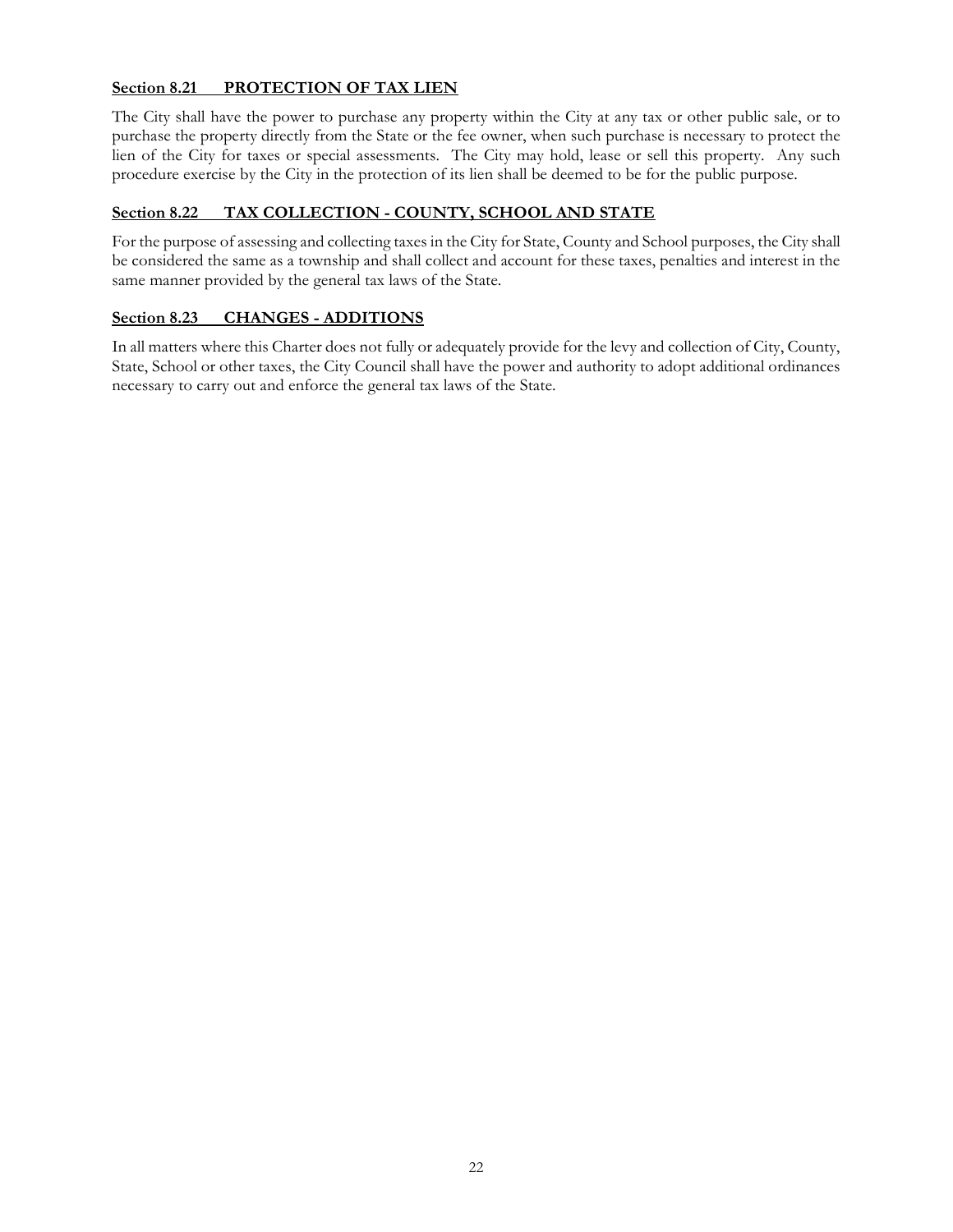#### **ARTICLE IX SPECIAL ASSESSMENTS**

#### **Section 9.1 DETERMINATION**

The Council shall have the power to determine the necessity of any local or public improvement, including public parking facilities and boulevard lighting systems, and to determine that the whole or any part of the costs thereof shall be defrayed by special assessment upon the property especially benefitted, and shall so declare by resolution, provided that all special assessments levied shall be based upon or be in proportion to the benefits derived or to be derived. Such resolution shall state the estimated cost of the improvement, what proportion of the cost shall be paid by special assessment, what part, if any, shall be a general obligation of the City, the number of installments in which the assessments may be paid, the interest rate on any unpaid assessment if any, the date on which any such interest shall commence, and shall designate the districts or land and property on which special assessments shall be levied.

#### **Section 9.2 PROCEDURE**

The Council shall prescribe by general ordinance the complete special assessment procedure concerning the initiation of projects, plans and specifications, estimates of cost, notice of hearings, making and confirming assessment rolls for the improvement, the correction of errors in the assessment rolls, collections of special assessments, the assessment of single lots or parcels, and any other matters concerning the making of improvements by the special assessment method, subject to the provisions of this Charter and the laws of the State. The ordinance shall authorize additional assessments, if the prior assessment proves insufficient to pay for the improvement or is determined to be invalid, in whole or in part.

#### **Section 9.3 CONFIRMATION**

Confirmation of any special assessment must be made by a majority vote of the entire Council. This section shall not apply to sidewalk improvement.

#### **Section 9.4 REFUND**

The excess by which any special assessment proves larger than the actual cost of the improvement and expenses incidental thereto shall be refunded on a pro rata basis to the owners of the property assessed. This refund shall be made by credit against unpaid future installments to the extent that installments are still owing, and the balance of the refund shall be in cash. No refunds may be made which contravene the provisions of any outstanding evidence of indebtedness secured in whole or in part by the special assessment. Minimum refund shall be of five dollars (\$5.00).

#### **Section 9.5 LIENS**

From the date of confirmation of any roll levying any special assessment, the full amount of any special assessment and any interest thereon shall be a lien upon the property subject thereto and shall be a debt of the person to whom assessed until paid. This lien shall be of the same character and effect as the lien created by this Charter for City taxes. The assessment shall be levied upon the respective lots and premises to which they are specially assessed, and against the persons chargeable therewith, as a tax in the next City tax roll in a column for special assessments. The amount so levied shall be enforced and collected in the same manner as other taxes and when collected shall be paid into the City treasury.

#### **Section 9.6 CHANGES - ADDITIONS**

In any case where the provisions of this Charter, either expressed or incorporated herein, may prove to be insufficient to carry into full effect the making of any special assessment, the Council shall provide by general ordinance any additional steps or procedures required to effect the improvement by special assessment.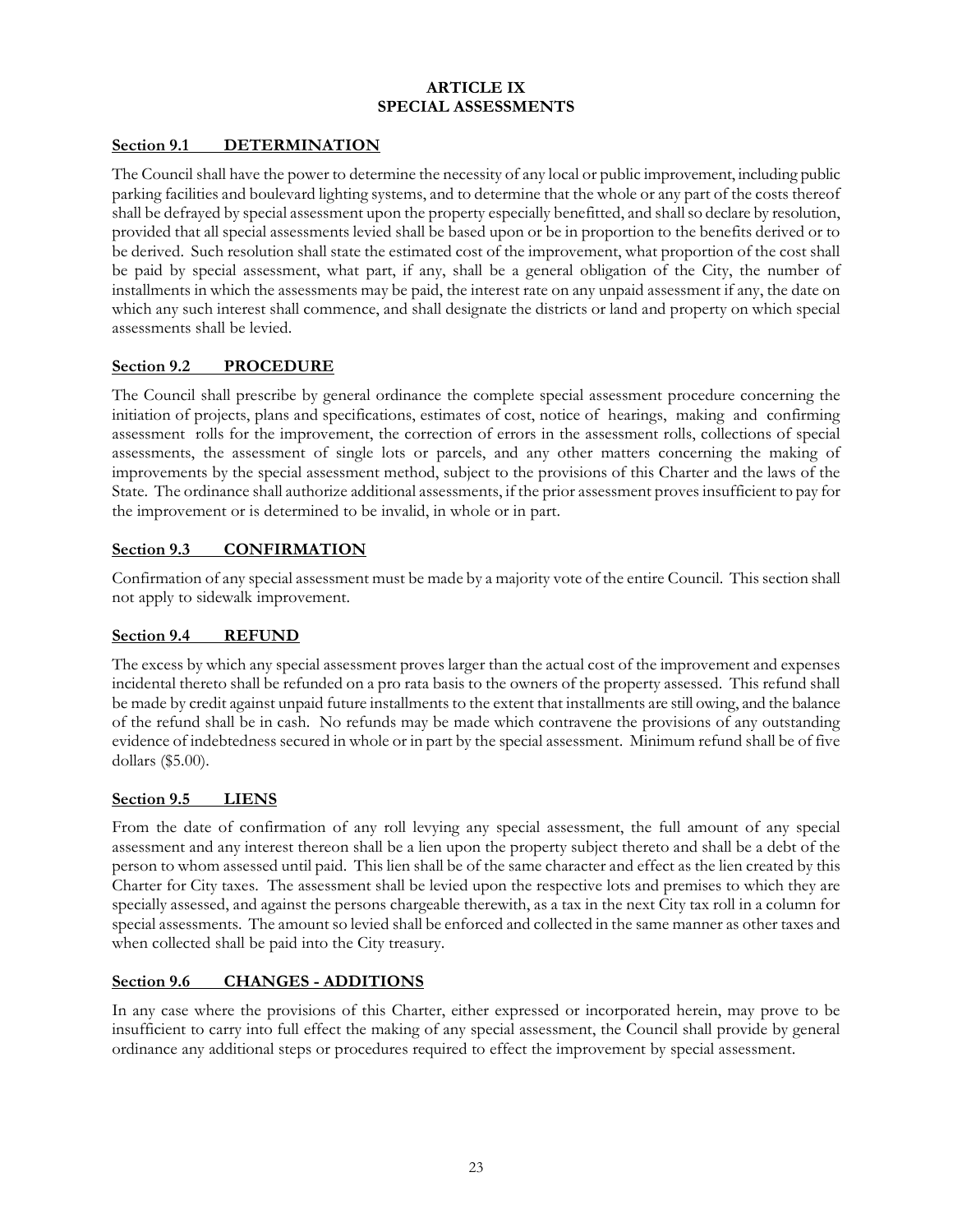#### **ARTICLE X BORROWING POWER**

#### **Section 10.1 SCOPE OF POWER**

Subject to this Charter and the laws of the State, the Council, by ordinance, may authorize the borrowing of money for any purpose within the scope of the powers of the City, including parking facilities, street lighting, and the City's share of the cost of any local improvement, and may issue bonds of the City or other evidence of indebtedness, and may pledge the full faith, credit and resources of the City for payment of the obligation created thereby.

#### **Section 10.2 BONDS - SPECIAL ASSESSMENTS**

Subject to the laws of the State, the Council shall have authorization to borrow money in anticipation of the payment of special assessments made for the purpose of defraying the cost of any local improvements, or in anticipation of the payment of any combination of such special assessments, and to issue bonds therefor. Such special assessment bonds may be an obligation of the special assessment district or may be both an obligation of the special assessment district or districts and a general obligation of the City. All collections of each special assessment roll or combination of rolls shall be set apart in a separate fund for the payment of the principal and interest of the bond issued in anticipation of such special assessment and shall be used for no other purpose.

#### **Section 10.3 BONDS - ISSUANCE OF**

The issuance of any bonds not requiring the approval of the electors shall be subject to applicable requirements of the laws of the State, and with regard to public notice in advance of the authorization of these bonds, filing of petitions for a referendum on these bonds, holding of a referendum, and other applicable procedures.

#### **Section 10.4 INDEBTEDNESS LIMITS**

The net bonded indebtedness incurred for all public purposes shall not at any time exceed the limit permitted by the Constitution and laws of the State, provided that in computing such net bonded indebtedness there shall be excluded those bonds permitted to be so excluded by the Constitution and laws of the State.

#### **Section 10.5 USE OF BONDS - STATEMENT**

Each bond or other evidence of indebtedness shall contain on its face a statement specifying the purpose for which it is issued, and it shall be unlawful for any official of the City to use the proceeds of the bond for any other purpose. All bonds and other evidences of indebtedness issued by the City shall be signed by the Mayor and countersigned by the City Clerk under the seal of the City. Interest coupons may be executed with the facsimile signatures of the Mayor and City Clerk. A complete and detailed record of all bonds and other evidences of indebtedness issued by the City shall be kept by the City Clerk. Upon the payment of any bond or other evidence of indebtedness, the same shall be marked "Canceled".

#### **Section 10.6 UNISSUED BONDS**

No unissued bonds of the City shall be issued or sold to secure funds for any purpose other than that for which they were specifically authorized, and if such bonds are not sold within three (3) years after authorization, such authorization shall be null and void.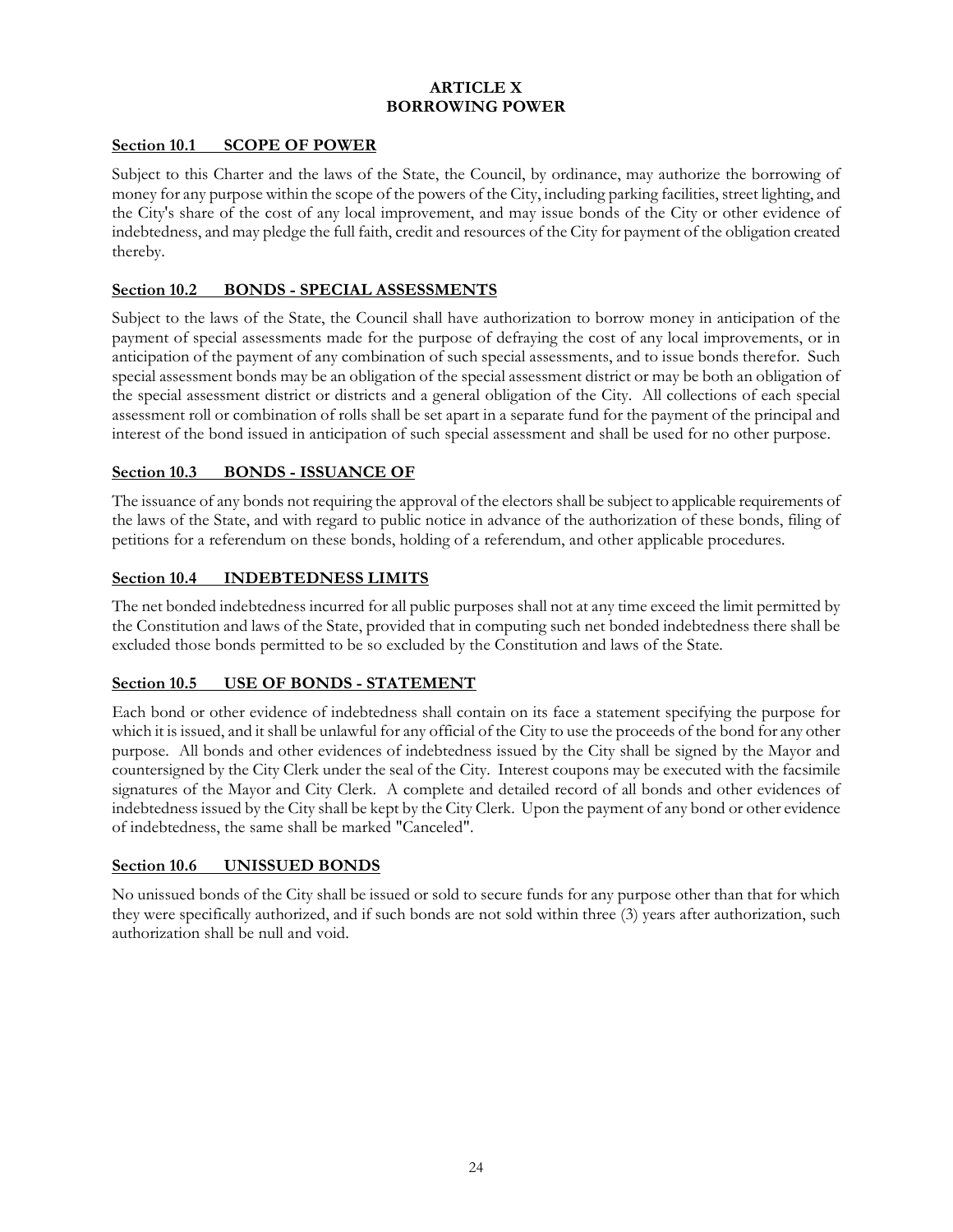#### **ARTICLE XI FRANCHISES**

## **Section 11.1 FRANCHISES - GRANTING OF**

The City Council may grant a franchise or license by ordinance for a period not to exceed five (5) years.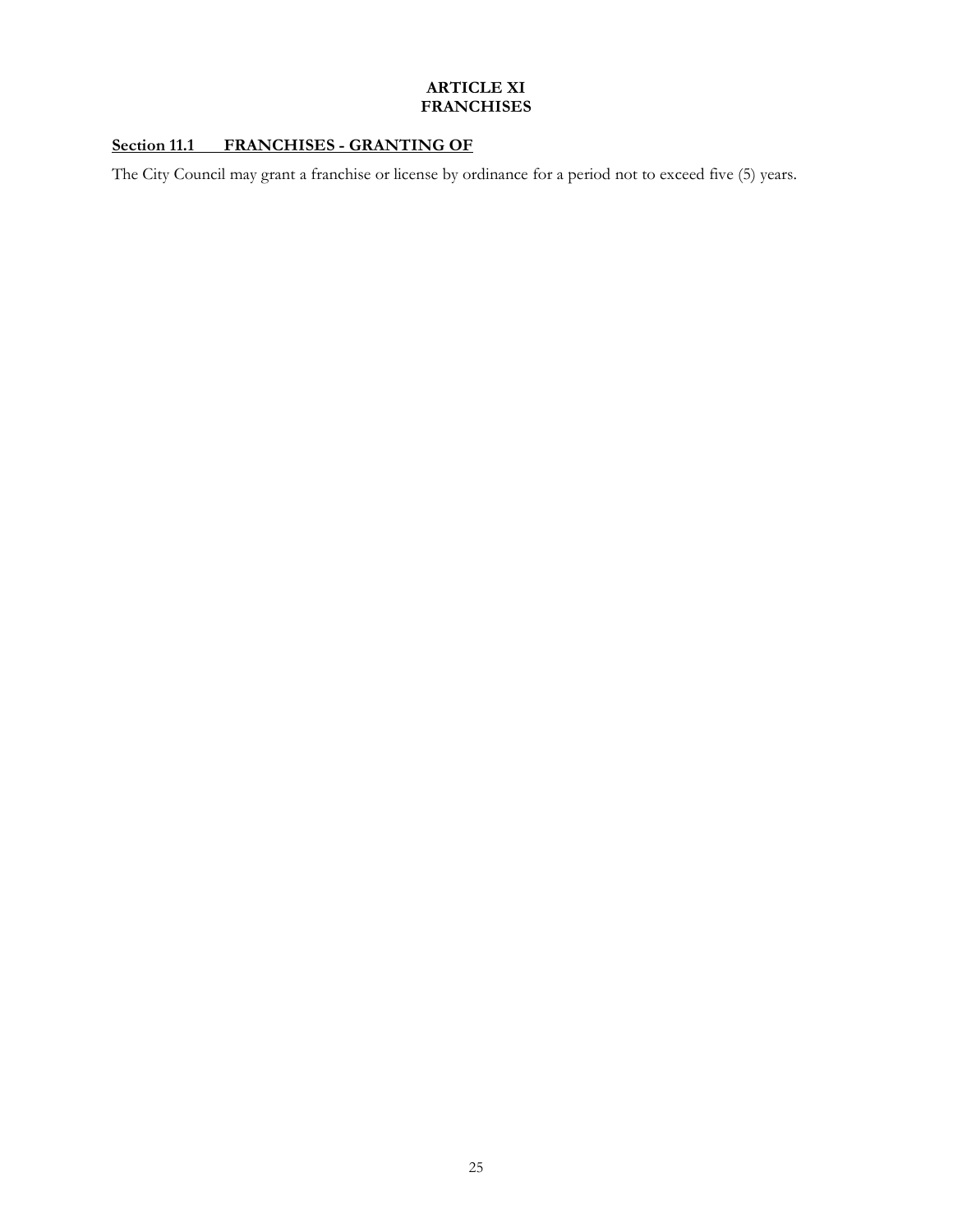#### **ARTICLE XII UTILITY FRANCHISES AND MUNICIPAL OWNERSHIP**

#### **Section 12.1 GENERAL POWERS**

The City shall possess and hereby reserves to itself all the powers granted to cities by law to acquire, construct, own, operate, improve, enlarge, extend, repair and maintain, either within or without its corporate limits, including, but not by way of limitation, public utilities for supplying water, light, heat, power, gas, sewage treatment, and garbage disposal facilities, or any of them, to the municipality and the inhabitants thereof; and also to sell and deliver water, light, heat, power, gas and other public utility services without its corporate limits as authorized by law.

#### **Section 12.2 MANAGEMENT**

All municipally owned or operated utilities shall be administered as regular departments of the City government, under the management and supervision of the City Manager. The City Manager shall appoint department supervisors solely on the basis of merit.

#### **Section 12.3 RATES**

a. The Council shall have the power to fix, from time to time, such just and reasonable rates and other charges as may be deemed advisable for supplying the inhabitants of the City and others with such public utility services as the City may provide. There shall be no discrimination in such rates within any classification of users, nor shall free service be permitted. Higher rates may be charged for service outside the corporate limits of the City.

b. The rates and charges of any municipal utility for the furnishing of services shall be no higher than necessary to cover the costs of such utility, including depreciation, capital improvements, and the creating and maintaining of an emergency fund.

c. Transactions pertaining to the ownership and operation by the City of each public utility shall be recorded in a separate group of accounts under an appropriate fund caption, which accounts shall be classified in accordance with generally accepted utility accounting practice. Charges for all service furnished to or rendered by, other City departments or agencies shall be recorded. An annual report shall be prepared to show fairly the financial position of each utility and the results of its operation, which report shall be available at the office of the City Clerk.

d. The City Council shall create emergency funds for the Electric, Sewage and Water utilities to meet contingencies. Each fund shall be not less than Seventy-Five Thousand Dollars (\$75,000.00) and each fund is to be so administered as to reach that intended minimum level in a period of five (5) years. Any withdrawal for emergency use must be replaced within five (5) years.

#### **Section 12.4 DISPOSAL OF UTILITY PLANTS AND PROPERTY**

Unless approved by the affirmative vote of two-thirds  $(2/3)$  of the registered electors at a regular or special election, the City shall not sell, exchange, lease or in any way dispose of any property, easements, equipment, privilege, or asset belonging to and appertaining to any municipally owned public utility which is needed to continue operating such utility. All contracts, negotiations, licenses, grants, leases, or other forms of transfer in violation of this section shall be void and of no effect as against the City. The restrictions of this section shall not apply to the sale or exchange of any articles of machinery or equipment of any City owned utility which are worn out or useless, or which have been, or could with advantage to the service be, replaced by new and improved machinery or equipment, to the leasing of property not necessary for the operation, or to the exchange of property or easements for other property or easements. The provisions of this section shall not extend to the vacation or abandonment of streets, as provided by law.

#### **Section 12.5 GRANTING OF PUBLIC UTILITY FRANCHISES**

a. Public utility franchises and all renewals and extensions thereof all amendments thereto shall be granted only by ordinance. No franchise shall be granted for a period of longer than five (5) years.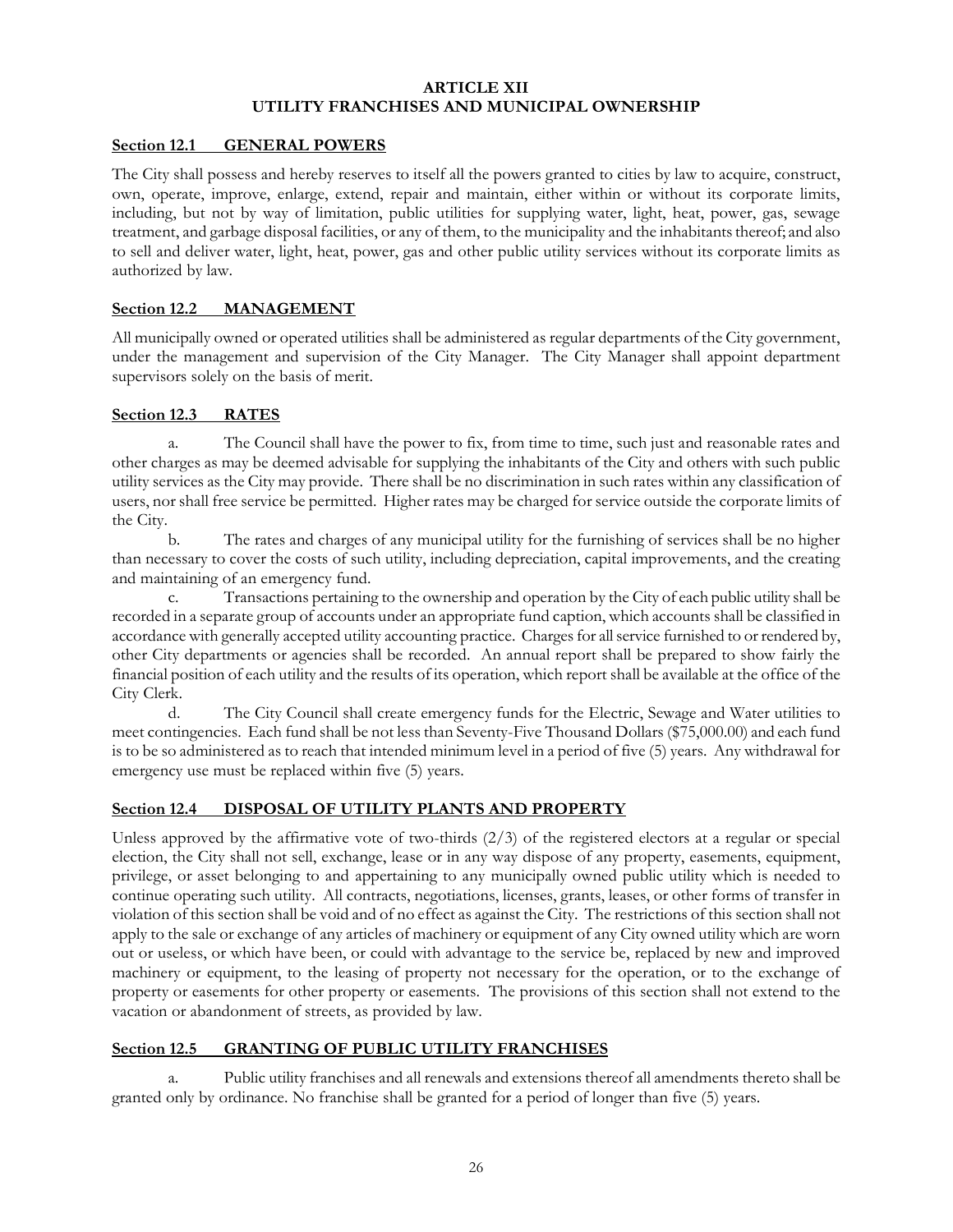b. No franchise ordinance which is not subject to revocation at the will of the Council shall be enacted or become operative until the same shall have first been referred to the people at a regular or special election and received the affirmative vote of three-fifths (3/5ths) of the electors voting thereon. No such franchise ordinance shall be approved by the Council for referral to the electorate before thirty (30) days after application therefor has been filed with the Council, nor until a public hearing has been held thereon, nor until the grantee named therein has filed with the City Clerk his unconditional acceptance of all terms of the franchise. No special election for such purpose shall be ordered unless the expense of holding such election, as determined by the Council, shall have first been paid to the City Treasurer by the granted.

A franchise ordinance, or renewal or extension thereof or amendment thereto, which is subject to revocation at the will of the Council may be enacted by the Council without referral to the voters, but shall not be enacted unless it shall have been complete in the form in which it is finally enacted and shall have so been on file in the office of the Clerk for public inspection for at least four (4) weeks after publication of a notice that such ordinance is so on file.

#### **Section 12.6 CONDITIONS OF PUBLIC UTILITY FRANCHISES**

All public utility franchises granted after adoption of this Charter, whether it be so provided in the granting ordinance or not, shall be subject to the following rights of the City, but this enumeration shall not be exclusive or impair the right of the Council to insert in such franchises any provision within the power of the City to impose or require:

a. To repeal the same for misuse, non-use, or failure to comply with the provisions thereof;

b. To require proper and adequate extension of plant and service and maintenance thereof at the highest practicable standard of efficiency;

c. To establish reasonable standards of service and quality of products and prevent unjust discrimination in service or rates;

d. To require continuous and uninterrupted service to the public in accordance with the terms of the franchise throughout the entire period thereof;

e. To use, control and regulate the use of its streets, alleys, bridges and other public places and the space above and beneath them;

f. To impose such other regulations as may be determined by the Council to be conducive to the safety, welfare and accommodation of the public.

#### **Section 12.7 REGULATION OF RATES**

All public utility franchises shall make provision for fixing rates, fares and charges, and may provide for readjustments thereof at periodic intervals. The value of the property of the utility used as a basis for fixing such rates, fares and charges shall, in no event, include a value predicated upon the franchise, good-will or prospective profits.

#### **Section 12.8 USE OF PUBLIC PLACES BY UTILITIES**

Every public utility, whether it has a franchise or not, shall pay such part of the cost of improvement, or maintenance of streets, alleys, bridges and other public places as shall arise from its use thereof and shall protect and save the City harmless from all damages arising from said use. Every such public utility may be required by the City to permit joint use of its property and appurtenances located in the streets, alleys and other public places of the City by the City and by other public utilities, insofar as such joint use may be reasonably practicable and upon payment of reasonable rental therefor. In the absence of agreement and upon application by any public utility, the Council shall provide for arbitration of the terms and conditions of such joint use and the compensation to be paid therefor, and the arbitration award shall be final.

#### **Section 12.9 SALE AND ASSIGNMENT OF FRANCHISES**

The grantee of a franchise may not sell, assign, sublet, or allow another to use the same, unless the Council consents. Nothing in this section shall limit the right of the grantee of any public utility franchise to mortgage its property or franchise, nor restrict the right of the purchaser, upon foreclosure sale, to operate the same, except that such mortgagee or purchaser shall be subject to the terms of the franchise and the provisions of this Charter.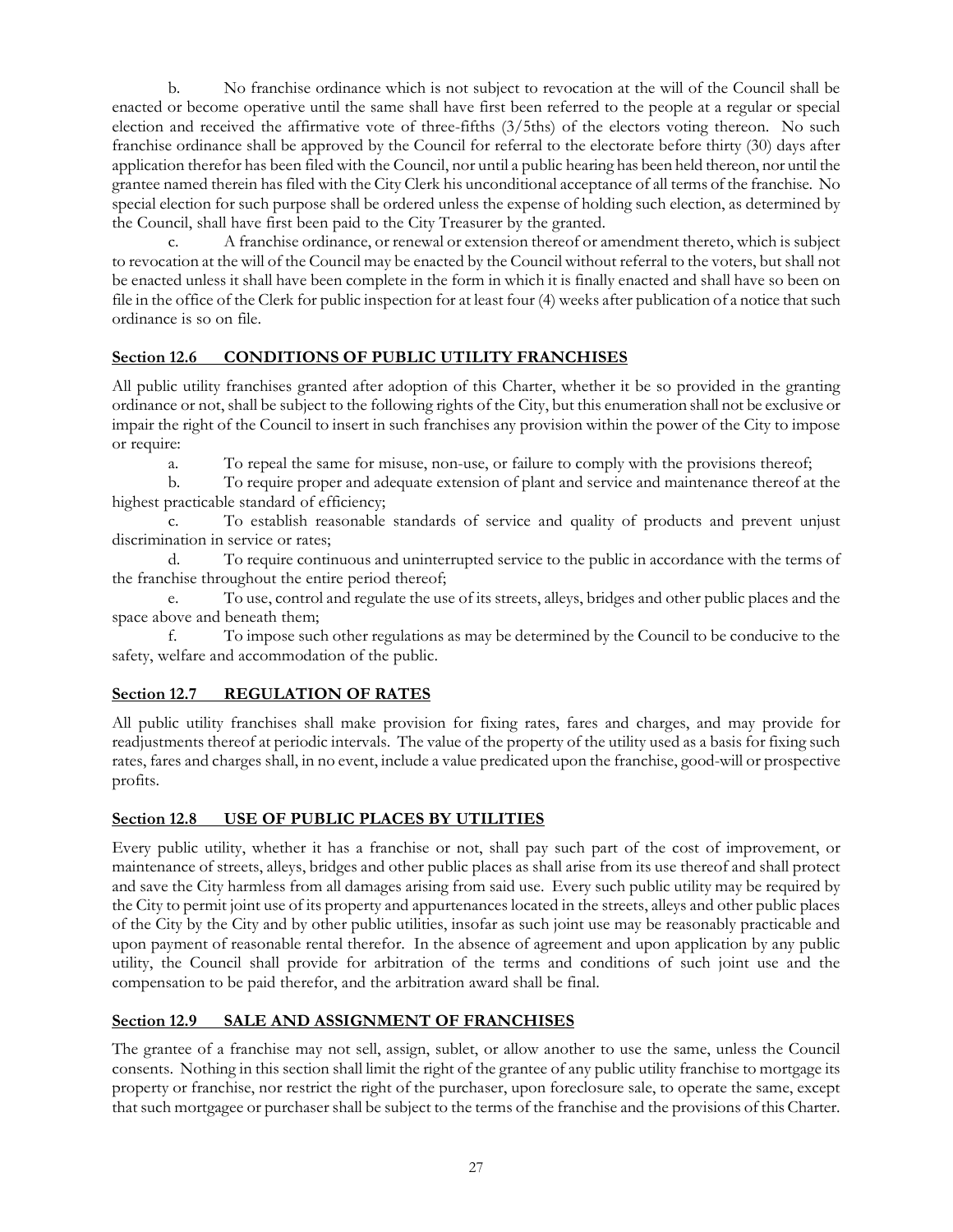#### **ARTICLE XIII PLANNING AND ZONING**

#### **Section 13.1 PLANNING COMMISSION**

The City Council shall create a Planning Commission in accordance with statute.

#### **Section 13.2 ZONING**

The City Council shall prescribe by ordinance the zoning laws for the City.

# **Section 13.3 ZONING VARIANCES**

**ANNOTATION: As amended by vote of electors November 5, 1991.**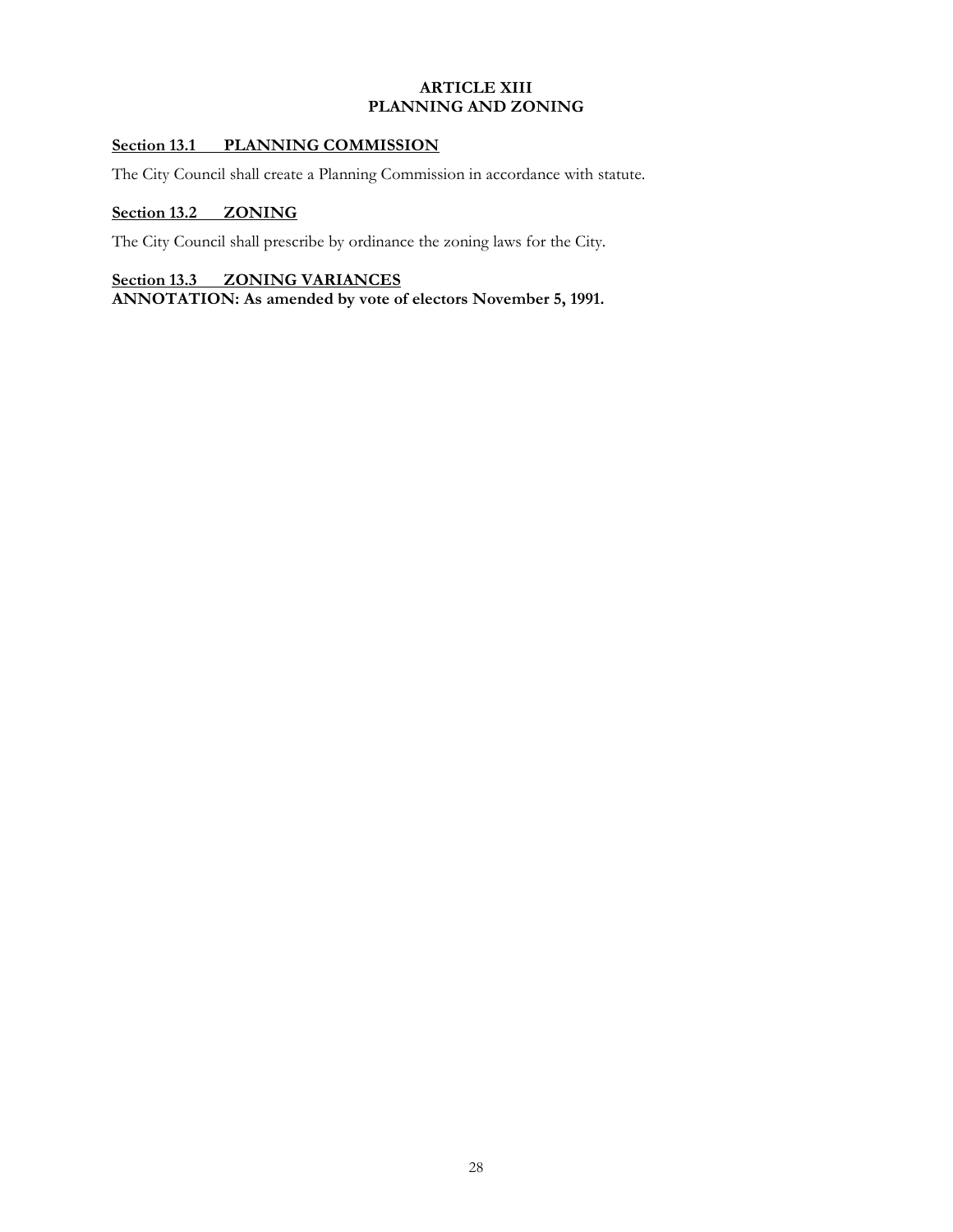#### **ARTICLE XIV TRANSITION**

#### **Section 14.1 PURPOSE**

The purpose of this Article is to assist in the transition from the existing Charter to this Charter and it shall constitute a part of this Charter only to the extent and for the time required to accomplish that end.

#### **Section 14.2 EFFECTIVE DATE**

Except as otherwise provided herein, this Charter shall take effect and become law on the first (1st) Monday in June, 1978, at 12:01 A.M.

#### **Section 14.3 INITIAL ELECTION AND TERMS OF OFFICE**

a. The first election of City Council members under this Charter shall take place on the first Tuesday after the first Monday in November, 1978. Three (3) Council members shall be elected on that occasion, being one (1) Council member from each of the wards of the City, each of whom shall take office on the second (2nd) Monday in April, 1979, and serve through December 31, 1980. The nomination and election of such Council members shall be in accordance with the provisions of this Charter. The first meeting of the Council under this Charter shall be held on the first (1st) Monday of July, 1978.

b. The Mayor elected in November, 1978, shall take office on the second (2nd) Monday in April, 1979, and serve through December 31, 1979.

c. The City clerk elected in November, 1978, shall take office on the second (2nd) Monday in April, 1979, and serve through December 31, 1979.

d. The City Council members elected in November, 1979, shall take office on the second (2nd) Monday in April, 1980, and serve through December 31, 1981.

The office of Treasurer under the Fourth Class Cities Act shall be abolished and terminated upon the appointment of a Treasurer as hereinbefore provided, such Treasurer to be appointed on the second (2nd) Monday in April, 1979.

#### **Section 14.4 VACANCIES**

Should a vacancy occur in any office of the City after adoption of this Charter and prior to April 1, 1979, such vacancy shall be filled in the manner provided in the existing charter of the City and the person so appointed or elected shall serve until the time that the term of office to which that person was appointed or elected expires under the provisions of the existing charter, except as modified by this Charter.

#### **Section 14.5 TERMS OF PUBLIC OFFICIALS**

Notwithstanding any other provision of the Charter, the existing term of any public official shall not be shortened or extended beyond the period for which he is elected or appointed, unless he resigns or be removed for cause, where such office is held for a fixed term. Otherwise public officials and employees shall continue in their offices at the pleasure of the appointing or hiring official or body.

#### **Section 14.6 CONTINUATION OF RIGHTS - CLAIMS - CONTRACTS, ETC.**

All rights, claims, actions, orders, contracts, and legal or administrative proceedings of the City shall continue except as modified pursuant to the provisions of this Charter, and in each case shall be maintained, carried on, or dealt with by the City department, office, or agency appropriate under this Charter.

#### **Section 14.7 CONTINUATION OF ORDINANCES, RESOLUTIONS AND RULES**

All laws, ordinances, resolutions, orders, rules, or regulations in force in the City at the time this Charter takes effect, to the extent they are not inconsistent with the provisions of this Charter, shall continue in full force until repealed or amended.